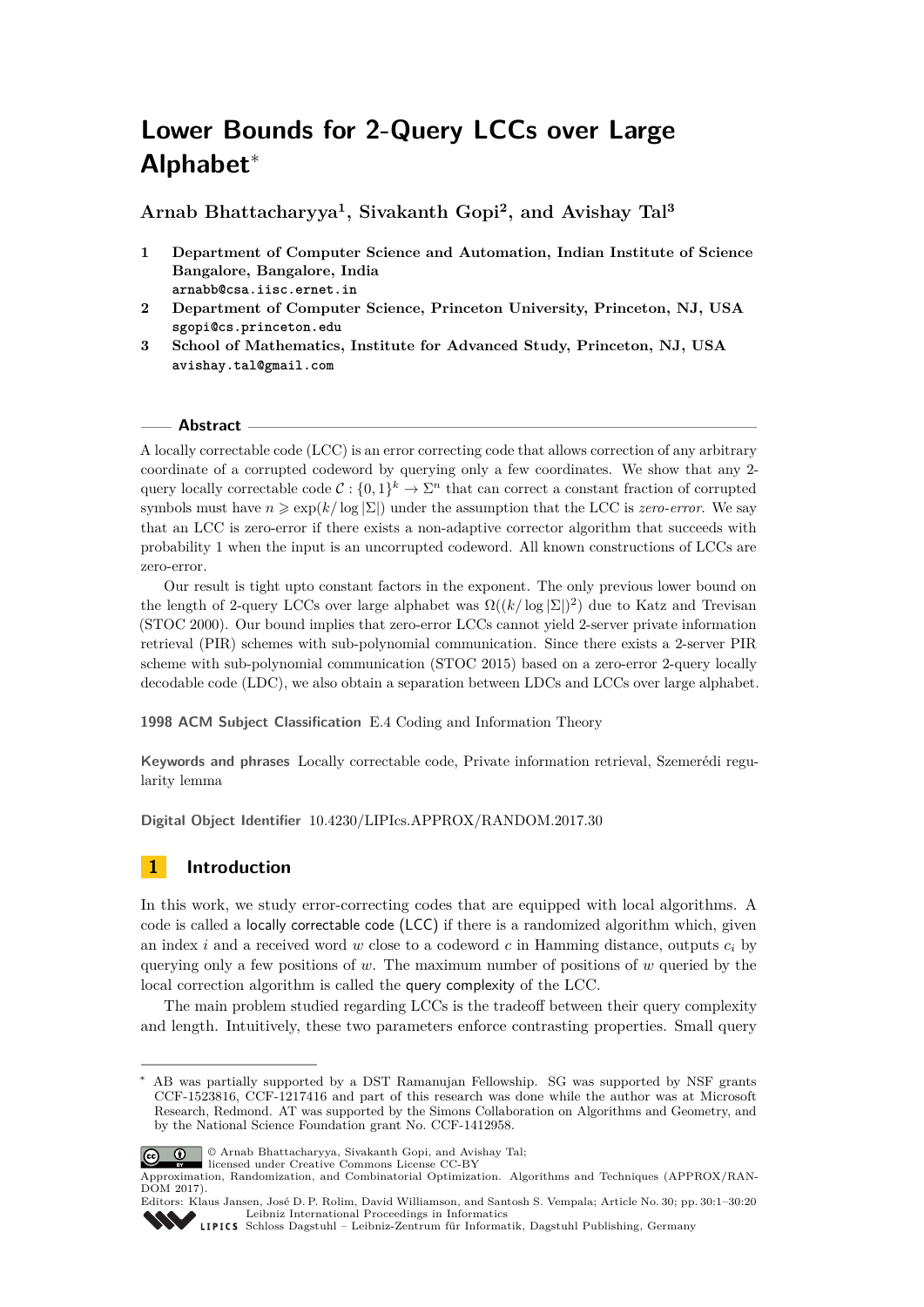#### **30:2 Lower Bounds for 2-Query LCCs over Large Alphabet**

complexity means that individual codeword symbols carry substantial information, while short length along with resilience to corruption means that information is spread out among the codeword symbols. In this paper, we explore one end of the spectrum of tradeoffs by studying 2-query locally correctable codes.

Also called "self-correction", the idea of local correction originated in works by Lipton [\[22\]](#page-12-0) and by Blum and Kannan [\[7\]](#page-12-1) on program checkers. In particular, [\[22,](#page-12-0) [3\]](#page-11-0) used the fact that the Reed-Muller code is locally correctable to show average-case hardness of the Permanent problem. LCCs are closely related to locally decodable codes (LDCs), where the goal is to recover a symbol of the underlying message when given a corrupted codeword using a small number of queries [\[18\]](#page-12-2). LDCs are weaker than LCCs, in the sense that any LCC can be converted into an LDC while preserving relevant parameters (see Appendix [A](#page-13-0) for a formal statement and proof). LDCs and LCCs have found applications in derandomization and hardness results [\[25,](#page-13-1) [15,](#page-12-3) [19\]](#page-12-4). See [\[29\]](#page-13-2) for a detailed survey on LDCs and LCCs, as of 2010. In more recent years, the analysis of LDCs and LCCs has led to a greater understanding of basic problems in incidence geometry, the construction of design matrices and the theory of matrix scaling, e.g. [\[2,](#page-11-1) [14,](#page-12-5) [13\]](#page-12-6).

One particularly important feature of LDCs is their tight connection to *informationtheoretic private information retrieval (PIR)* schemes. PIR is motivated by the scenario where a user wants to retrieve an item from a database without revealing to the database owner what item he is asking for. Formally, the user wants to retrieve  $x_i$  from a  $k$ -bit database  $\mathbf{x} = (x_1, \ldots, x_k)$ . A trivial solution is for the database owner to transmit the entire database no matter what query the user has in mind, but this has a huge communication overhead. Chor et al. [\[8\]](#page-12-7) observed that while with one database, nothing better than the trivial solution is possible, there are non-trivial PIR schemes if multiple servers can hold replicas of the database. It turns out that *t*-server PIR schemes with low communication are roughly equivalent to short *t*-query LDCs. More precisely, a 2-server PIR scheme for *k* bits of data with *s* bits of communication translates to a 2-query LDC  $C: \{0,1\}^k \to \Sigma^{2^s}$  where  $\Sigma = \{0,1\}^s$ . Note that in this translation,  $\Sigma$  equals the length of the code.

Let  $\mathcal{C}: \{0,1\}^k \to \Sigma^n$  be a 2-query LDC/LCC such that the corrector algorithm can tolerate corruptions at *δn* positions. Katz and Trevisan in their seminal work [\[18\]](#page-12-2) showed that for 2-query LDCs,  $n \geq \Omega(\delta(k/\log|\Sigma|)^2)$ . (Since LDCs are weaker than LCCs, a lower bound on the length of LDCs also implies a lower bound on the length of LCCs). More than 15 years later, the Katz-Trevisan bound is still the best known for large alphabet  $\Sigma$ . However for small alphabet size, the dependence on *k* is shown to be exponential. Goldreich et al. [\[16\]](#page-12-8) showed that  $n \geq \exp(\delta k / \Sigma)$  for linear 2-query LDCs, while Kerenedis and de Wolf [\[20\]](#page-12-9) (with further improvements in [\[28\]](#page-13-3)) showed using quantum techniques that  $n \geq \exp(\delta k/|\Sigma|^2)$  for arbitrary 2-query LDCs. But these lower bounds become trivial when  $|\Sigma| = \Omega(n)$ . However, the case of large alphabet  $|\Sigma| \approx n$  is quite important to understand as this is the regime through which we would be able to prove lower bounds on the communication complexity of PIR schemes.

Given the lack of progress on LDC and PIR lower bounds, it is a natural question to ask whether strong lower bounds are possible for LCCs. In this work, we demonstrate an exponential improvement on the Katz-Trevisan bound for *zero-error LCCs*. We define a zero-error LCC to be an LCC for which the corrector algorithm is non-adaptive and succeeds with probability 1 when the input is an uncorrupted codeword. All current LCC constructions are zero-error, and in fact, any linear LCC can be made zero-error. We state our main theorem below informally, see Theorem [5](#page-7-0) for a formal statement.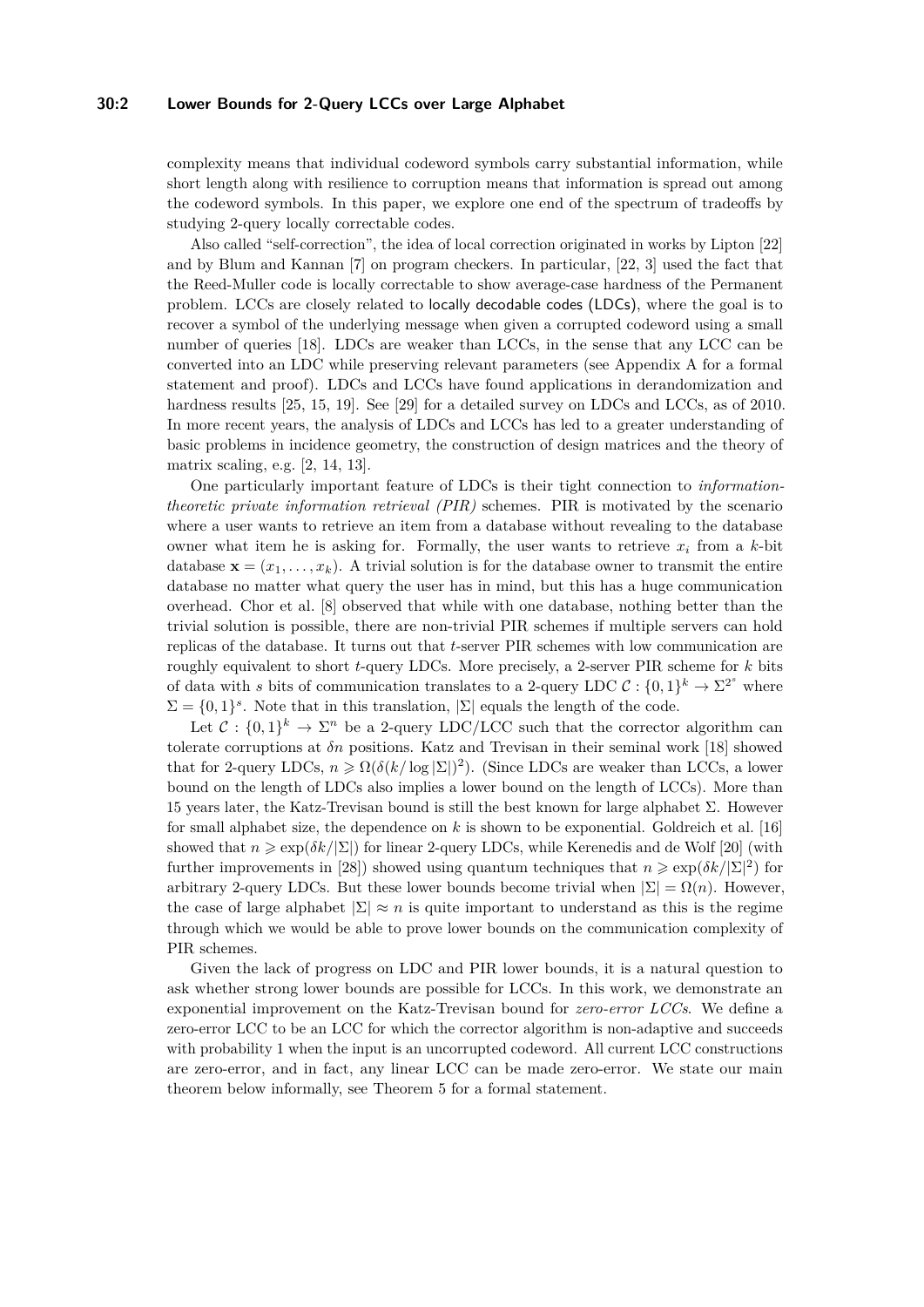<span id="page-2-1"></span>**Theorem 1** (Informal). If  $C: \{0,1\}^k \to \Sigma^n$  is a zero-error 2-query LCC that can correct *δn corruptions, then*  $n \ge \exp(\text{poly}(\delta) \cdot k / \log |\Sigma|).$ <sup>[1](#page-2-0)</sup>

#### **1.1 Discussion of Main Result**

The lower bound in Theorem [1](#page-2-1) is tight in its dependence on *k* and Σ. Specifically, Yekhanin in the appendix of [\[4\]](#page-12-10) gives the following elegant construction of a 2-query LCC  $\mathcal{C}: \{0,1\}^k \to \Sigma^n$ with  $n = 2^{O(k/\log |\Sigma|)}$  for any  $\delta \leq 1/6$ ,  $\Sigma$  and  $k$ . Assume  $|\Sigma| = 2^b$  and  $b \mid k$  for simplicity. Write  $\mathbf{x} \in \{0,1\}^k$  as  $(x_{i,j})_{i \in [b], j \in [k/b]}$ . Then, for any  $a \in [2^{k/b}]$ , let  $(C(\mathbf{x}))_a = (\mathcal{H}(x_{i,1}, \ldots, x_{i,k/b})_a$ :  $i \in [b] \in \{0,1\}^b$  where H is the classical Hadamard encoding  $\mathcal{H}: \{0,1\}^r \to \{0,1\}^{2^r}$  defined as  $\mathcal{H}(\mathbf{y}) = (\sum_{i=1}^r y_i \xi_i \pmod{2} : \xi_1, \ldots, \xi_r \in \{0, 1\})$ . It is well-known that  $\mathcal{H}$  is a 2-query LCC, and from this, it is easy to check that  $\mathcal C$  is also. The parameters follow directly from the construction. A simple modification of this construction gives  $(2^{O(\delta k/\log |\Sigma|)}/\delta)$ -length 2-query LCCs that tolerate  $\delta n$  corruptions. The proof of Theorem [1](#page-2-1) shows  $n \geq \exp(\delta^4 k / \log |\Sigma|)$ which is therefore tight upto  $poly(\delta)$  factors in the exponent.

The 2-query LCC described above is a linear code over  $\mathbb{F}_{2^b}$ . For linear codes  $\mathcal{C} \subseteq \mathbb{F}_q^n$  (i.e., C is a linear subspace of  $\mathbb{F}_q^n$ , where  $q = p^r$  for a prime p, [\[4\]](#page-12-10) showed that  $n \geqslant \exp(\delta k/r)$  $\exp(\delta k/\log_p |\Sigma|)$  where  $k = \log |\mathcal{C}|$  is the message length and  $|\Sigma| = p^r$ . Thus, in terms of dependence on *k* and  $|\Sigma|$ , we extend the result of [\[4\]](#page-12-10) from linear codes to all zero-error LCCs. Moreover, this work is much more elementary and simple than [\[4\]](#page-12-10) which uses non-trivial results from additive combinatorics.

It is important to note that Theorem [1](#page-2-1) cannot be true for 2-query LDCs. Such a result would contradict the construction in [\[12\]](#page-12-11) of a zero-error 2-query LDC with  $\log n = \log |\Sigma|$  =  $\exp(\sqrt{\log k}) = k^{o(1)}$  and  $\delta = \Omega(1)$ . So, our result can be interpreted as giving a separation between zero-error LCCs and LDCs over large alphabet. We conjecture that the zero-error restriction in the theorem can be removed, which if true, would yield the first separation between general LCCs and LDCs. It is still quite unclear what the correct lower bound for 2-query LDCs should look like. As mentioned above, Katz and Trevisan [\[18\]](#page-12-2) show that  $n \geq \Omega(\delta k^2/\log^2 |\Sigma|)$ . And the quantum arguments of [\[20,](#page-12-9) [28\]](#page-13-3) give the lower bound  $n \geqslant \exp(\delta k/|\Sigma|^2)$  which becomes trivial when  $|\Sigma| = \Omega(n)$ .

# <span id="page-2-2"></span>**1.2 Proof Overview**

Like most prior work on 2-query LDCs and LCCs, we view the query distribution of the local correcting algorithm as a graph. However, these previous works did not exploit the structure of the graph much beyond its size and degree, whereas our bound is due to a detailed use of the graph structure.

Let  $C: \{0,1\}^k \to \Sigma^n$  be a 2-query LCC. So, for every  $i \in [n]$ , there is a corrector algorithm  $A_i$  that when given access to  $z \in \Sigma^n$  with Hamming distance at most  $\delta n$  from some codeword *y*, returns  $y_i$  with probability at least  $2/3$ . Assuming non-adaptivity, the algorithm  $A_i$  chooses its queries from a distribution on  $[n]^2$ . Katz and Trevisan [\[18\]](#page-12-2) show how to extract a matching  $M_i$  of  $\Omega(\delta n)$  disjoint edges on *n* vertices such that for any edge  $e = (j, k)$  in  $M_i$ ,

 $\Pr_y[\mathcal{A}_i(y) = y_i \mid \mathcal{A} \text{ queries } y \text{ at positions } j \text{ and } k] > \frac{1}{2}$  $\frac{1}{2} + \varepsilon$ 

<span id="page-2-0"></span>An earlier version [\[5\]](#page-12-12) of this paper showed that  $n \geq \exp(c_{\delta} \cdot k / \log |\Sigma|)$  where  $c_{\delta}$  has tower type dependence on *δ* due to the use of the Szemerédi regularity lemma.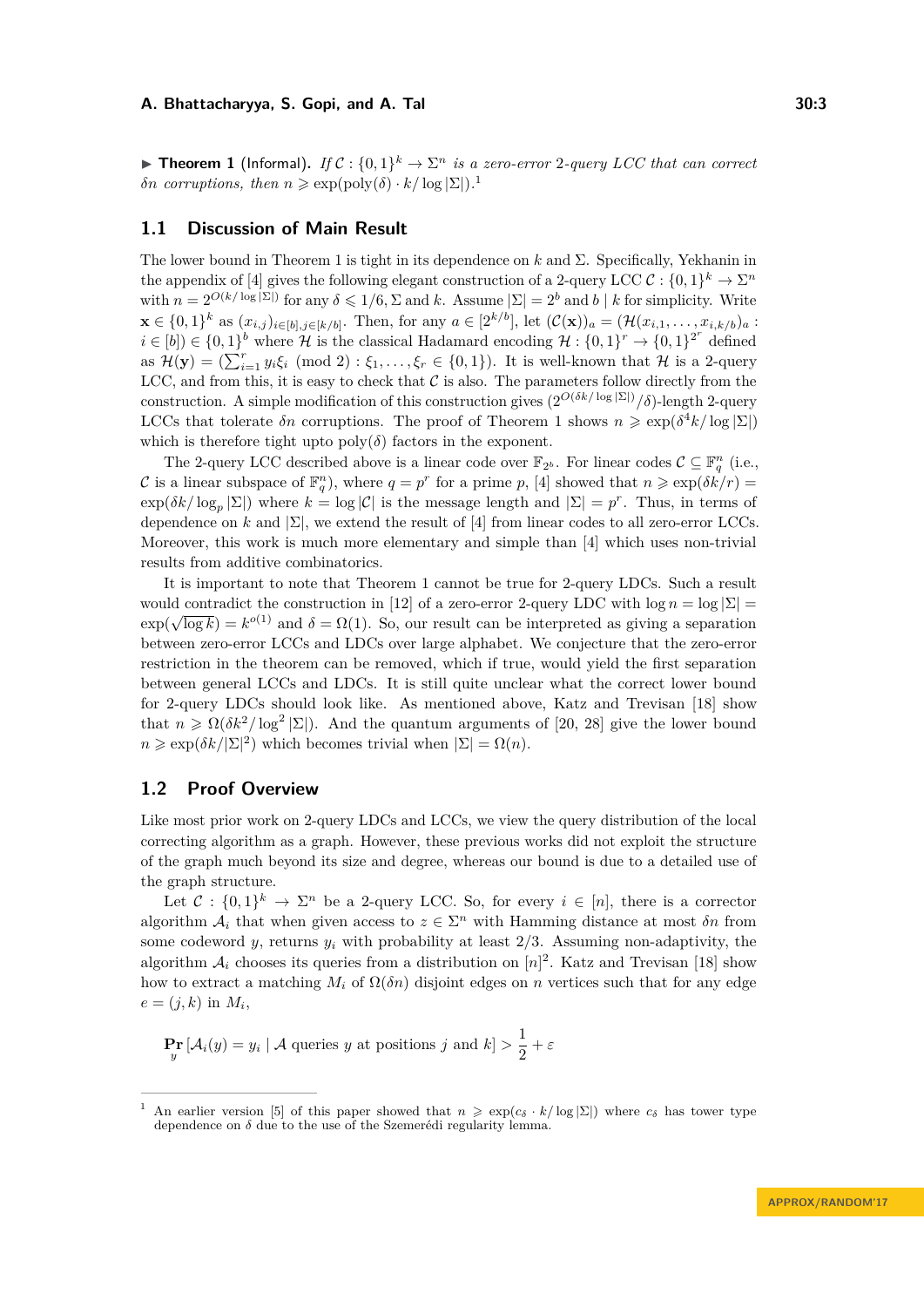#### **30:4 Lower Bounds for 2-Query LCCs over Large Alphabet**

for some constant  $\varepsilon > 0$ , where the probability is over a uniformly random codeword  $y \in \mathcal{C}$ . For zero-error LCCs, the situation is simpler in that essentially, for *every* codeword *y* and edge  $e \in M_i$ ,  $\mathcal{A}_i(y)$  returns  $y_i$  when it queries the elements of  $e$ . This is not exactly correct but let us suppose it's true for the rest of this section.

Let *G* be the union of  $M_1, \ldots, M_n$ . So, for every edge  $(j, k)$  in *G*, there is an *i* such that  $(j, k) \in M_i$ . Suppose our goal is to guess an unknown codeword c given the values of a small subset of coordinates of *c*. We assign labels in  $\Sigma$  to vertices of *G* corresponding to the subset of coordinates of *c* that we know already. Now, imagine a propagation process where we deduce the labels of unlabeled vertices by using the corrector algorithms. For example, if  $(j, k) \in M_i$ , *j* and *k* are labeled but *i* is not, we can use  $A_i$  to deduce the label at vertex *i*. Similarly, if  $(x, y) \in M_u$  and  $(u, v) \in M_w$ , and  $x, y, v$  are labeled but *u* and *w* are not, we can run  $A_u$  to deduce the label of *u* and then  $A_w$  to deduce the label of *w*. The set of labels we infer will be the values of *c* at the corresponding coordinates. The goal of our analysis is to show that there is a set *S* of  $O_\delta(\log n)^2$  $O_\delta(\log n)^2$  vertices such that if the labels of *S* are known, then the propagation process can determine the labels of all *n* vertices. This immediately implies that the total number of codewords,  $2^k$ , is at most  $|\Sigma|^{|S|}$  and therefore,  $k = O_\delta(\log n \cdot \log |\Sigma|)$ . Instead, Katz and Trevisan [\[18\]](#page-12-2) show that if you know the labels of  $\sqrt{n}$  uniformly random coordinates, then you can recover the labels of most of the coordinates which leads to the bound  $k = O_\delta(\sqrt{n} \cdot \log |\Sigma|)$ . Intuitively, their lower bound is just one step of the propagation process.

The propagation process is perhaps more naturally described on a (directed) 3-uniform hypergraph where there is an edge  $(i, j, k)$  if  $(j, k) \in M_i$ . It "captures" *i* if  $(i, j, k)$  is an edge and *j, k* are already captured. Coja-Oghlan et al. [\[9\]](#page-12-13) study exactly this process on random undirected 3-uniform hypergraphs in the context of constraint satisfaction problem solvers. Unfortunately, their techniques are specialized to random hypergraphs. The propagation process is also related to hypergraph peeling [\[23,](#page-12-14) [24\]](#page-13-4), but again, most theoretical work is limited to random hypergraphs.

To motivate our approach, suppose  $M_1, \ldots, M_n$  are each a perfect matching. For a set  $S \subseteq [n]$ , let  $R(S)$  denote the set of vertices to which we can propagate starting from *S*. If  $R(S) = [n]$ , we are done. Otherwise, we show that we can double  $|R(S)|$  by adding one more vertex to *S*. Note that for any  $i \notin R(S)$ , no edge in  $M_i$  can lie entirely inside  $R(S)$ , for then, *i* would also have been reached. So, each vertex in  $R(S)$  must be incident to one edge in  $M_i$  for every  $i \notin R(S)$ . This makes the total number of edges between  $R(S)$  and  $[n] \setminus R(S)$  belonging to  $M_i$  for some  $i \notin R(S)$  equal to  $|R(S)| \cdot (n - |R(S)|)$ . By averaging, there must be  $j \notin R(S)$  that is incident to at least  $|R(S)|$  edges, each belonging to some  $M_i$  for  $i \notin R(S)$ . Moreover, all these  $|R(S)|$  edges must belong to matchings of different vertices. Hence, adding *j* to *S* doubles the size of  $R(S)$ . Hence, for some *S* of size  $O(\log n)$ ,  $R(S) = [n]$ .

In the above special case (where all the matchings were perfect), we used the fact that the size of the cut between  $R(S)$  and the rest of the graph is large and that many of these edges belong to  $M_i$  for  $i \notin R(S)$ . We observe that for any graph obtained from an LCC as above, this situation exists whenever  $R(S)$  is not too large already and the minimum degree of every vertex in the graph is large (say,  $poly(\delta) \cdot n$ ). This is because each vertex in  $R(S)$  will be incident to many edges in matchings  $M_i$  for  $i \notin R(S)$  (using the minimum degree requirement and that  $|R(S)|$  is small) and such edges cannot have both endpoints inside  $R(S)$  (as then  $i \in R(S)$ ). So, indeed, there will be many edges with labels not in  $R(S)$ 

<span id="page-3-0"></span><sup>&</sup>lt;sup>2</sup>  $O_\delta(\cdot)$  means that the involved constant can depend on  $\delta$ .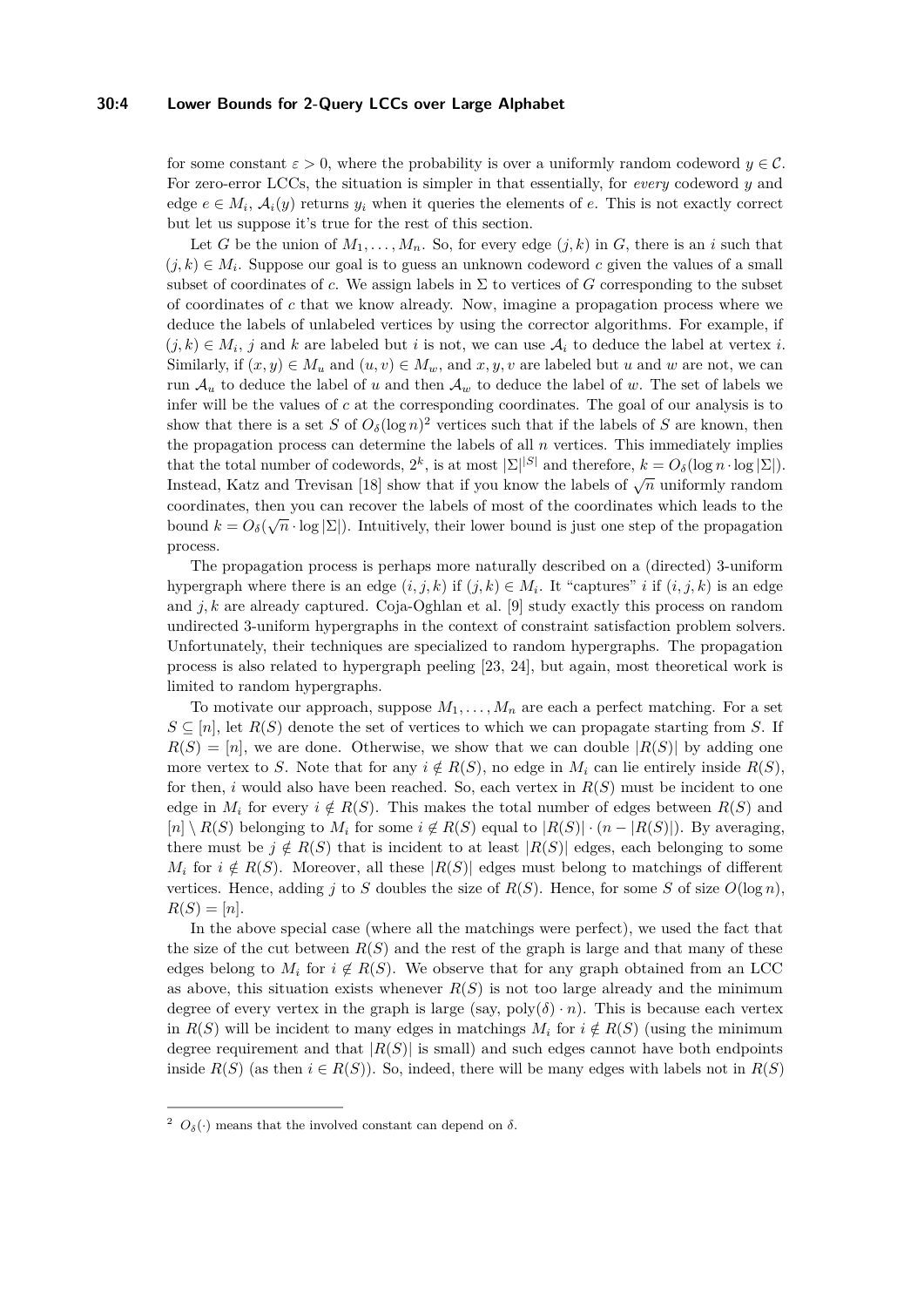crossing the cut, and averaging will yield a vertex whose addition to *S* will make  $R(S)$  grow by a multiplicative factor. Therefore, if the minimum degree requirement is met, we can keep repeating this process until  $R(S)$  becomes large, of size  $poly(\delta) \cdot n$ . Now, in a key lemma of our proof, we show that for any graph obtained from an LCC as above, we can greedily find a subset of the vertices  $V'$  such that the the subgraph induced by the vertices of  $V'$ and the edges labeled by  $V'$  has large minimum degree. So, we can repeatedly apply the above argument to  $V'$  to find a subset *S* of size  $O_\delta(\log n)$  such that  $R(S)$  contains  $poly(\delta) \cdot n$ vertices.

Recall that our goal is to find a small set *S* such that  $R(S) = [n]$ . So, at this stage, we would ideally like to continue the argument on  $V'' = [n] \setminus R(S)$ . The only issue we can face is that the graph on  $V''$  restricted to edges labeled by  $V''$  may not have the LCC structure. Indeed, it could be that most edges labeled by  $V''$  are not spanned by vertices in  $V''$ . However in this case, there will be a vertex  $u$  in  $V''$  incident to many  $V''$ -labeled edges that have their other endpoints in  $R(S)$ , so that we can increase  $R(S)$  by adding *u* to *S*. Thus, either  $R(S)$  may be grown directly or else the rest of the vertices looks approximately like an LCC, so that we can recurse. Modulo some important technical details, our proof is now complete<sup>[3](#page-4-0)</sup>.

The zero-error assumption seems necessary to make the propagation process well-defined. Otherwise, for each labeled vertex, there is some probability that the label is incorrect for the codeword in question. But since there may be  $\Omega(\log n) = \omega(1)$  steps of propagation, the error probability may blow up by this factor. So, it seems we need different techniques to handle correctors that have constant probability of error when the input is a codeword. One possibility is using information theory to better handle the spread of  $error<sup>4</sup>$  $error<sup>4</sup>$  $error<sup>4</sup>$ .

# **2 Zero-error 2-query LCCs**

We begin by formally defining zero-error 2-query LCCs.

**Definition 2.** Let  $\Sigma$  be some finite alphabet and let  $\mathcal{C} \subset \Sigma^n$  be a set of codewords.  $\mathcal{C}$ is called a  $(2, \tau)$ -LCC with zero-error if there exists a randomized algorithm  $\mathcal A$  such that following is true:

- **1.** A is given oracle access to some  $z \in \Sigma^n$  and an input  $i \in [n]$ . It outputs a symbol in  $\Sigma$ after making at most 2 non-adaptive queries to *z*.
- **2.** If  $z \in \Sigma^n$  is  $\tau$ -close to some codeword  $c \in \mathcal{C}$  in Hamming distance, then for every  $i \in [n]$ ,  $\Pr[\mathcal{A}^z(i) = c_i] \geq 2/3.$
- **3.** If  $c \in \mathcal{C}$ , then for every  $i \in [n]$ ,  $\Pr[\mathcal{A}^c(i) = c_i] = 1$  i.e. if the received word has no errors, then the local correction algorithm will not make any error.

Note that the above definition differs from the standard notion of non-adaptive 2-query LCCs only in part (3) above. The choice of 2*/*3 in part (2) of the definition above is somewhat arbitrary. We can make it any constant greater than 1*/*2. More generally, it is only required

<span id="page-4-0"></span><sup>3</sup> An earlier version [\[5\]](#page-12-12) of this paper had a different argument for the main theorem, based on a "decomposition theorem" proved using the Szeméredi regularity lemma for directed graphs [\[26,](#page-13-5) [1\]](#page-11-2). The idea was to partition the graph into a constant number of edge expanders. In each such part, the sizes of cuts are large and so the propagation process can be easily analyzed. The proof given here is simpler and yields much better dependence on *δ*. However, because the decomposition theorem for directed graphs may be of general interest, we have included it in Appendix [B](#page-14-0) of this paper.

<span id="page-4-1"></span><sup>&</sup>lt;sup>4</sup> This approach is taken in [\[17\]](#page-12-15) to prove an exponential lower bound for smooth 2-query LDCs over binary alphabet when the decoder has subconstant error probability. Jain's analysis seems to work only for binary codes but is similar in spirit to ours.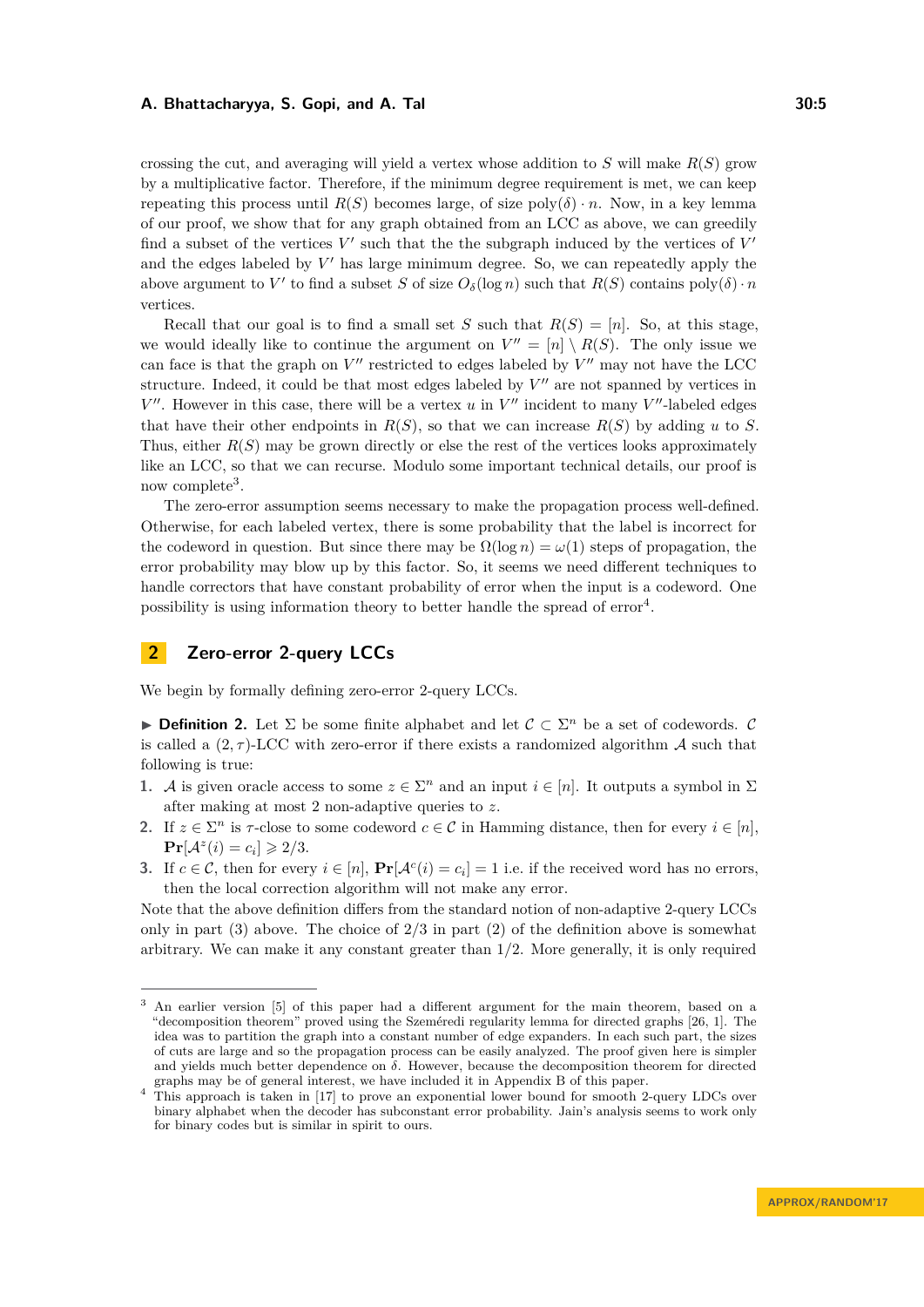#### **30:6 Lower Bounds for 2-Query LCCs over Large Alphabet**

that for every  $\sigma \neq c_i$ ,  $\Pr[\mathcal{A}^z(i) = c_i] > \Pr[\mathcal{A}^z(i) = \sigma] + \varepsilon$  for some  $\varepsilon > 0$ , i.e.,  $c_i$  should win the plurality vote among all symbols by a constant margin.

We next show that the corrector for any zero-error LCC can be brought into a "normal" form. A similar statement is known for general LDCs and LCCs [\[18,](#page-12-2) [29\]](#page-13-2) but we need to be a bit more careful because we want to preserve the zero-error property. Note that the proof overview in Section [1.2](#page-2-2) assumed that the set  $T_1$  below is empty.

<span id="page-5-2"></span>**► Lemma 3.** Let  $C \subset \Sigma^n$  be a  $(2, \tau)$ -LCC with zero error. Then, there exists a partition of  $[n] = T_1 \cup T_2$  *such that:* 

**1.** For every  $i \in T_1$ , there exists a distribution  $\mathcal{D}_i$  over  $[n] \cup \{\phi\}$  and algorithms  $\mathcal{R}_j^i$  for every  $j \in [n] \cup \{\phi\}$  *such that for every codeword*  $c \in \mathcal{C}$ *,* 

$$
\Pr_{j \sim \mathcal{D}_i} \left[ \mathcal{R}_j^i(c_j) = c_i \right] \geqslant \frac{2}{3}.
$$

*Moreover the distribution*  $D_i$  *is smooth over* [*n*] *i.e. for every*  $j \in [n]$ ,  $\Pr_{D_i}[j] \leq \frac{4}{\tau n}$ .

**2.** For every  $i \in T_2$ , there exists a matching  $\mathcal{M}_i$  of edges in  $[n] \setminus \{i\}$  of size  $|\mathcal{M}_i| \geq \frac{7}{4}n$  such *that:* For every  $c \in \mathcal{C}$ ,  $c_i$  can be recovered from  $(c_i, c_k)$  for any  $(j, k) \in \mathcal{M}_i$  *i.e. there exists algorithms*  $\mathcal{R}_{j,k}^i$  *for every edge*  $(j,k) \in \mathcal{M}_i$  *such that for every*  $c \in \mathcal{C}$ *,* 

$$
\mathcal{R}_{j,k}^i(c_j,c_k)=c_i.
$$

**Proof.** Fix  $\varepsilon = \tau/4$ . Let A be the local corrector algorithm for C and let  $Q_i$  be the distribution over 2-tuples of  $[n]$  corresponding to the queries  $\mathcal{A}(i)$  makes to correct coordinate  $i$ <sup>[6](#page-5-0)</sup> Let supp $(Q_i)$  be the set of edges in the support of  $Q_i$ . We have two cases: **Case 1:** supp $(Q_i)$  contains a matching of size  $\varepsilon n$ .

In this case, we include  $i \in T_2$  and define  $\mathcal{M}_i$  to be a matching of size  $\varepsilon n$  in supp $(\mathcal{Q}_i)$ . Let  $\mathcal{R}^i_{j,k}(z_j, z_k)$  be the output<sup>[7](#page-5-1)</sup> of  $\mathcal{A}^z(i)$  when it samples  $(j, k)$  from the distribution  $\mathcal{Q}_i$ . So we have for every  $\sigma \in \Sigma$ ,

$$
\Pr_{(j,k)\sim \mathcal{Q}_i}[\mathcal{R}^i_{j,k}(z_j,z_k)=\sigma]=\Pr[\mathcal{A}^z(i)=\sigma].
$$

Now since our LCC is zero-error, for every  $(j, k) \in \text{supp}(\mathcal{Q}_i)$ , we have  $\mathcal{R}^i_{j,k}(c_j, c_k) = c_i$ . This takes care of part (2).

**Case 2:** supp $(Q_i)$  doesn't contain a matching of size  $\varepsilon n$ .

In this case we include  $i \in T_1$ . Since  $\text{supp}(\mathcal{Q}_i)$  doesn't contain a matching of size  $\varepsilon n$ , there exists a vertex cover of size at most  $2\varepsilon n$ , say  $V_i$ . Also define  $B_i \subset [n]$  to be the set of vertices which are queried with high probability by  $\mathcal{A}^z(i)$  i.e.

$$
B_i = \left\{ j : \mathbf{Pr}[\mathcal{A}^z(i) \text{ queries } j] \geqslant \frac{1}{\varepsilon n} \right\}.
$$

Clearly  $|B_i| \leq 2\varepsilon n$  because  $A^z(i)$  makes at most two queries. We now define a new one-query corrector for *i*,  $\tilde{\mathcal{A}}^z(i)$  as follows: simulate  $\mathcal{A}^z(i)$ , but whenever  $\mathcal{A}^z(i)$  queries *z* at a coordinate in  $V_i \cup B_i$ ,  $\tilde{A}^z(i)$  doesn't query that coordinate and assumes that the queried coordinate is 0 (or some fixed symbol in  $\Sigma$ ). Note that  $\mathcal{A}^z(i)$  makes at most one query to *z* since  $V_i$  is a vertex cover for the support of  $\mathcal{Q}_i$ . Also  $\tilde{\mathcal{A}}^c(i)$  behaves exactly

<span id="page-5-0"></span> $6$  Wlog, we can assume  $A(i)$  always queries two coordinates.

<span id="page-5-1"></span><sup>&</sup>lt;sup>7</sup> Note that  $\mathcal{R}^i_{j,k}$  might use additional randomness.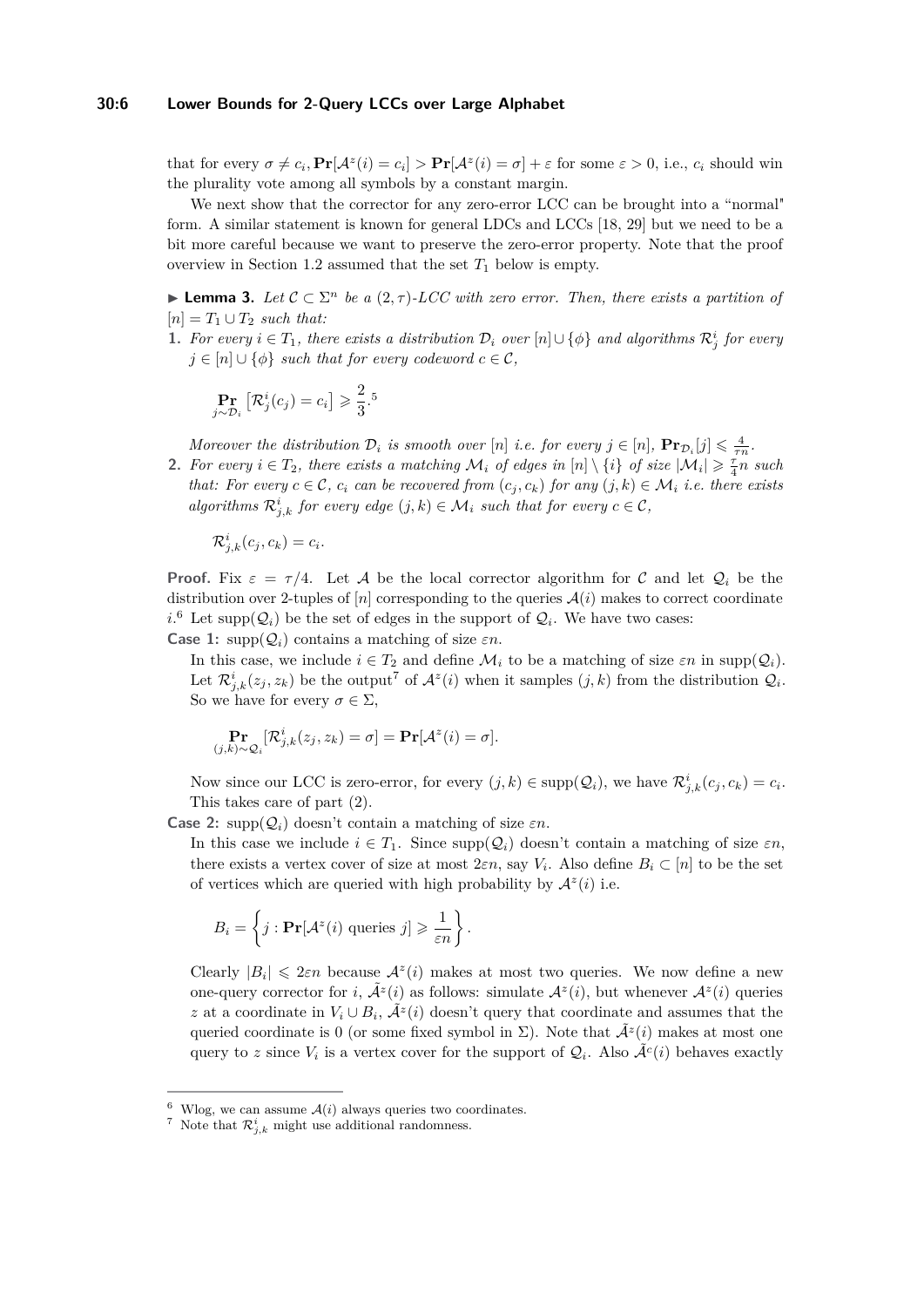like  $\mathcal{A}^{c'}(i)$  where  $c'$  is the word formed by zeroing out the  $V_i \cup B_i$  coordinates of  $c$ . Since  $|V_i \cup B_i| \leq 4\varepsilon n \leq \tau n$ , we have

$$
\Pr[\tilde{\mathcal{A}}^{c}(i) = c_i] = \Pr[\mathcal{A}^{c'}(i) = c_i] \geqslant \frac{2}{3}.
$$

Now define the distribution  $\mathcal{D}_i$  over  $[n] \cup {\phi}$  as:

$$
\Pr_{\mathcal{D}_i}[j] = \Pr[\tilde{\mathcal{A}}^z(i) \text{ queries } j]
$$

for  $j \in [n]$  and

$$
\Pr_{\mathcal{D}_i}[\phi] = \Pr[\tilde{\mathcal{A}}^z(i) \text{ doesn't make any query}].
$$

Since we never query elements of  $B_i$ , we have the required smoothness i.e.  $\mathbf{Pr}_{\mathcal{D}_i}[j] \leq 1/(\varepsilon n)$ for all  $j \in [n]$ . Also define  $\mathcal{R}^i_j(z_j)$  to be the output (can be randomized) of  $\tilde{\mathcal{A}}^z(i)$  when it queries  $j \in [n]$  and  $\mathcal{R}^i_\phi(c_\phi)$  to be the output (can be randomized) of  $\tilde{\mathcal{A}}^z(i)$  when it doesn't make any query where  $c_{\phi}$  is an empty input defined for ease of notation. By definition, we have

$$
\Pr_{j \sim \mathcal{D}_i} [\mathcal{R}_j^i(c_j) = c_i] = \Pr[\tilde{\mathcal{A}}^c(i) = c_i] \geqslant \frac{2}{3}.
$$

This proves part  $(1)$ .

# **3 Proof of lower bound**

### **3.1 An information theoretic lemma**

The proof of Theorem [1](#page-2-1) works by showing that there is randomized algorithm which can guess an unknown codeword  $c \in \mathcal{C} \subset \Sigma^n$  with high probability by making a small number of queries. From this we would like to show that  $|\mathcal{C}|$  cannot be large. We will apply Fano's inequality which is a basic information theoretic inequality to achieve this. We will assume familiarity with basic notions in information theory; we refer the reader to [\[10\]](#page-12-16) for precise definitions and the proofs of the facts we use. Given random variables  $X, Y, Z$ , let  $H(X)$ be the entropy of X which is the amount of information contained in X.  $H(X|Y)$  is the conditional entropy of *X* given *Y* which is the amount of information left in *X* if we know *Y*. The mutual information  $I(X;Y) = H(X) - H(X|Y) = H(Y) - H(Y|X)$  is the amount of common information between *X,Y*. If *X,Y* are independent, then  $I(X;Y) = 0$ . The conditional mutual information  $I(X; Y|Z)$  is the mutual information between X, Y given Z. We have the following chain rule for mutual information:

 $I(X; YZ) = I(X; Z) + I(X; Y|Z)$ .

We also need the following basic inequality:

 $I(X;Y|Z) \le H(X|Z) \le \log |\mathcal{X}|$ 

where  $X$  is the support of the random variable  $X$ . We will now state Fano's inequality which says that if we can predict *X* very well from *Y* i.e. there is a predictor  $X(Y)$  such that  $\Pr[\hat{X}(Y) \neq X] \leq p_e$  where  $p_e$  is small, then  $H(X|Y)$  should be small as well (see [\[10\]](#page-12-16) for a proof). More precisely,

$$
H(X|Y) \leq h(p_e) + p_e \log(|\mathcal{X}| - 1)
$$
 (Fano's inequality)

where  $h(x) = -x \log x - (1-x) \log(1-x)$  is the binary entropy function and X is the support of random variable *X*.

**APPROX/RANDOM'17**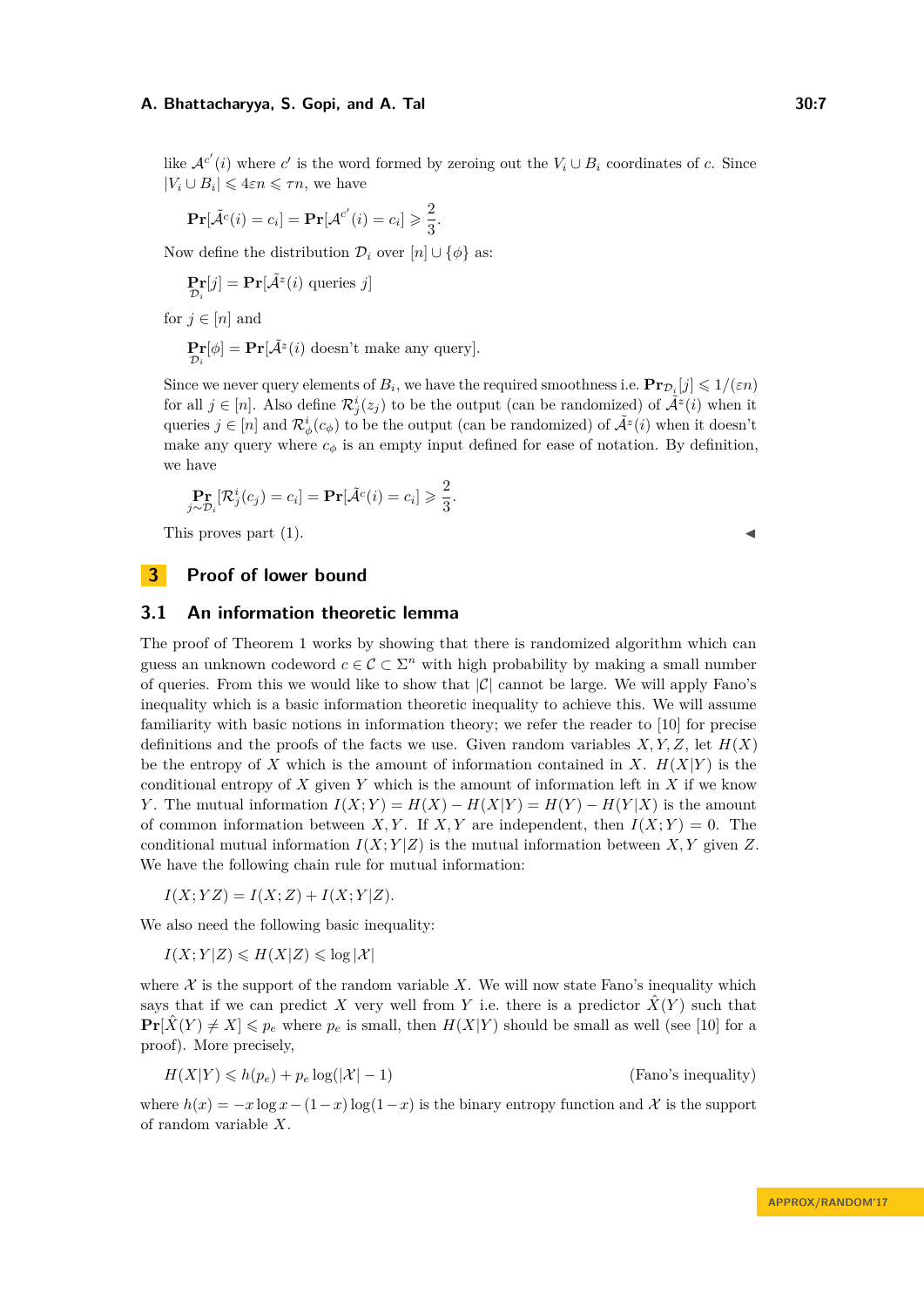### **30:8 Lower Bounds for 2-Query LCCs over Large Alphabet**

<span id="page-7-1"></span>**► Lemma 4.** Suppose there exists a randomized algorithm  $P$  such that for every  $c \in C \subset \Sigma^n$ , *given oracle access to c,*  $P$  *makes at most t queries to c and outputs c with probability*  $\geq 1/2$ *, then*  $\log |\mathcal{C}| \le O(t \log |\mathcal{\Sigma}|)$ *.* 

**Proof.** Let *X* be a random variable which is uniformly distributed over C. Let *R* be the random variable corresponding to the random string of the algorithm  $\mathcal{P}$  and let  $S(R)$  be the set of coordinates queried by  $P$  when the random string is  $R$ . We can guess the value of *X* with probability  $\geq 1/2$  given  $X_{S(R)}$ , *R* where  $X_{S(R)}$  is the restriction of *X* to  $S(R)$ . By Fano's inequality,

$$
H(X \mid X_{S(R)}, R) \leq h(1/2) + \frac{1}{2} \cdot \log(|C| - 1) \leq 1 + \frac{1}{2} \log|C|.
$$

We can bound the mutual information between *X* and  $X_{S(R),R}$  as follows:

$$
I(X; X_{S(R)}, R) = I(X; R) + I(X; X_{S(R)}|R)
$$
 (Chain rule for mutual information.)  

$$
\leq 0 + H(X_{S(R)}|R)
$$
 (Since X and R are independent.)  

$$
\leq t \log |\Sigma|.
$$

But we also have

$$
I(X; X_{S(R)}, R) = H(X) - H(X|X_{S(R)}, R) \geq \log |\mathcal{C}| - \frac{1}{2} \log |\mathcal{C}| - 1 \geq \frac{1}{2} \log |\mathcal{C}| - 1.
$$

Combining the upper and lower bound for  $I(X; X_{S(R)}, R)$ , we get the required bound.

# **3.2 Proof of Theorem [1](#page-2-1)**

The following is a restatement of Theorem [1.](#page-2-1)

<span id="page-7-0"></span>**► Theorem 5.** Let  $C \subset \Sigma^n$  be a  $(2, \tau)$ -LCC which is zero-error, then

 $|\mathcal{C}| \leqslant \exp\left(O(\frac{1}{\tau^4}\cdot \log n \cdot \log |\Sigma|)\right).$ 

**Proof.** We will construct a randomized algorithm  $\mathcal{P}$  such that for every  $c \in \mathcal{C}$ , given oracle access to *c*,  $P$  makes at most  $O(\frac{1}{\tau^4} \cdot \log n)$  queries to *c* and outputs *c* with probability  $\geq 1 - 1/n$ . By Lemma [4,](#page-7-1) we get the required bound.

Let  $[n] = T_1 \cup T_2$  be partition of coordinates given by Lemma [3.](#page-5-2)

<span id="page-7-2"></span>**► Claim 6.** Algorithm  $\mathcal{P}$  can learn  $c|_{T_1}$  with probability  $\geq 1 - 1/n$  by querying a uniformly *random (sampled with repetitions) subset S of size*  $r = O(\frac{1}{\tau^2} \cdot \log n)$ *.* 

**Proof.** Let  $S = \{Z_1, \dots, Z_r\}$  where each  $Z_i$  is a uniformly random element of [*n*]. By Lemma [3,](#page-5-2) for every  $u \in T_1$ , we have a smooth distribution  $\mathcal{D}_u$  over  $[n]$  and algorithms  $\mathcal{R}_v^u$ for every  $v \in [n]$ . Let's fix  $u \in T_1$  and let  $p_v = \mathbf{Pr}_{\mathcal{D}_u}[v]$ . By smoothness,  $p_v \leq \frac{4}{\tau n}$  for every  $v \in [n]$ . The algorithm P estimates  $c_u$  as follows: Define the weight of  $\sigma$  to be

$$
W_{\sigma} = p_{\phi} \cdot \mathbf{Pr}[\mathcal{R}_{\phi}^{u} = \sigma] + \frac{1}{r} \sum_{i=1}^{r} n p_{Z_i} \cdot \mathbf{Pr}[\mathcal{R}_{Z_i}^{u}(c_{Z_i}) = \sigma]
$$

and output the symbol with the maximum weight. We will show that

 $\Pr[\mathcal{P} \text{ guesses } c_u \text{ incorrectly}] \leqslant \frac{1}{\epsilon_0^2}$  $\frac{1}{n^2}$ .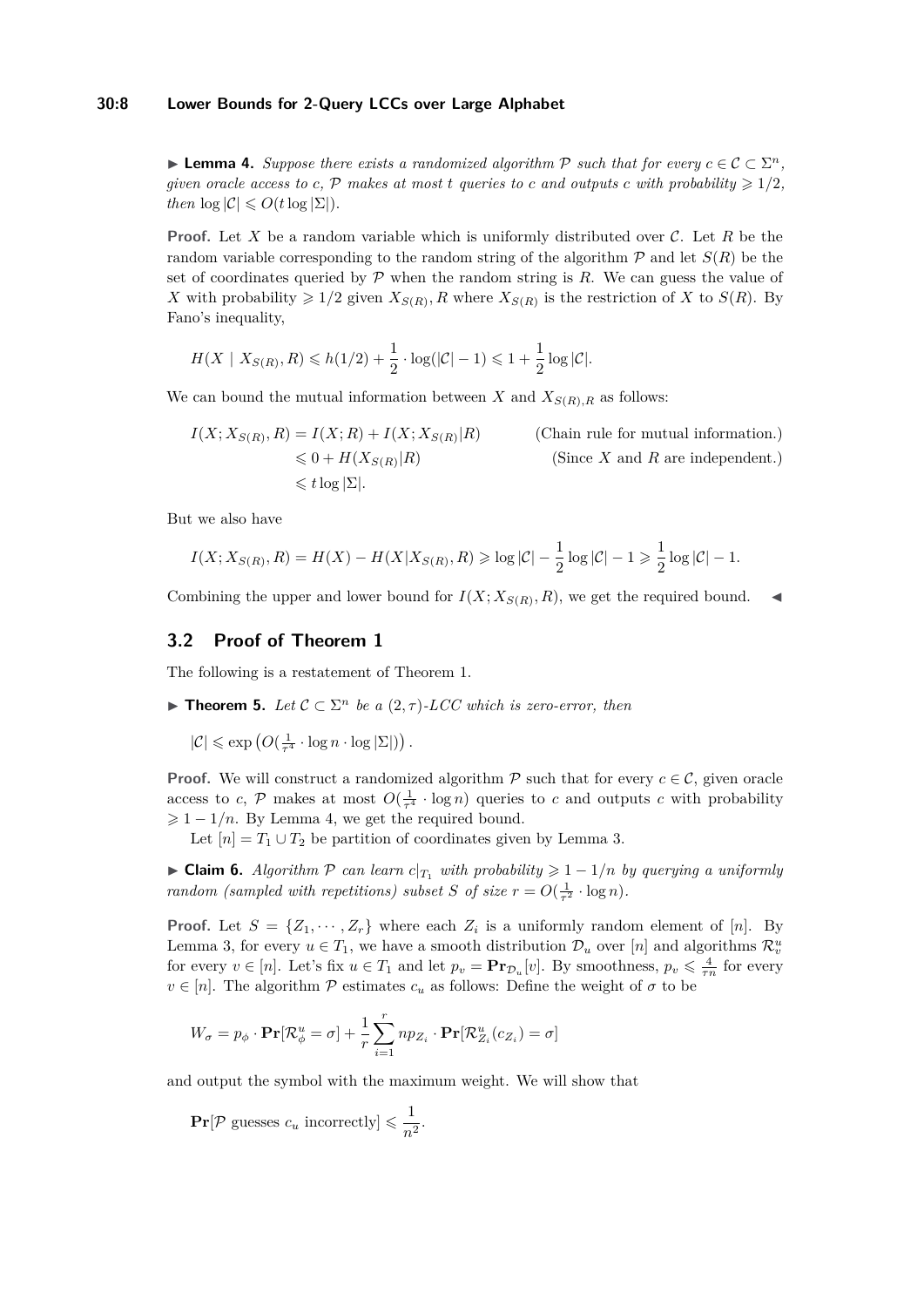For  $\sigma \in \Sigma$  and  $v \in [n] \cup \{\phi\}$ , let  $f_v^{\sigma} = \Pr[\mathcal{R}_v^u(c_v) = \sigma]$ . The weight of  $\sigma$  is given by

$$
W_{\sigma}=p_{\phi}f_{\phi}^{\sigma}+\frac{1}{r}\sum_{i=1}^{r}np_{Z_{i}}f_{Z_{i}}^{\sigma}.
$$

We can calculate the expected value of the weight as

$$
\mathbf{E}[W_{\sigma}] = p_{\phi} f_{\phi}^{\sigma} + \mathbf{E}[np_{Z_1} f_{Z_1}^{\sigma}]
$$
  
=  $p_{\phi} \mathbf{Pr}[\mathcal{R}_{\phi}^u(c_{\phi}) = \sigma] + \sum_{v \in [n]} p_v \mathbf{Pr}[\mathcal{R}_v^u(c_v) = \sigma] = \mathbf{Pr}_{v \sim \mathcal{D}_u}[\mathcal{R}_v^u(c_v) = \sigma].$ 

Therefore  $W_{\sigma}$  is an unbiased estimator for  $\mathbf{Pr}_{v \sim \mathcal{D}_u}[\mathcal{R}_v^u(c_v) = \sigma]$ . Also  $p_{Z_i} \leq \frac{4}{\tau n}$  and  $f_{Z_i}^{\sigma} \leq 1$ , so  $np_{Z_i} f_{Z_i}^{\sigma} \leq \frac{4}{\tau}$ . Applying Hoeffding's inequality,

$$
\mathbf{Pr}\left[|W_{\sigma} - \mathbf{E}[W_{\sigma}]| \geqslant \frac{1}{20}\right] \leqslant \exp\left(-\Omega(r\tau^2)\right) \leqslant 1/2n^2
$$

when  $r \gg \frac{1}{\tau^2} \log n$ . By Lemma [3,](#page-5-2)

$$
\mathbf{E}[W_{c_u}] = \Pr_{v \sim \mathcal{D}_u}[\mathcal{R}_v^u(c_v) = c_u] \geqslant \frac{2}{3}.
$$

Therefore,  $Pr[W_{c_u} \leq \frac{2}{3} - \frac{1}{20}] \leq 1/2n^2$ . Now we will show that no other symbol can have higher weight than  $W_{c_u}$  except with probability  $\frac{1}{2n^2}$ . For this let us look at

$$
\sum_{\sigma \in \Sigma} W_{\sigma} = \sum_{\sigma} p_{\phi} f_{\phi}^{\sigma} + \frac{1}{r} \sum_{i=1}^{r} n p_{Z_i} \sum_{\sigma} f_{Z_i}^{\sigma}
$$
  
=  $p_{\phi} \sum_{\sigma} \mathbf{Pr} [\mathcal{R}_{\phi}^{u} = \sigma] + \frac{1}{r} \sum_{i=1}^{r} n p_{Z_i} \sum_{\sigma} \mathbf{Pr} [\mathcal{R}_{Z_i}^{u}(c_{Z_i}) = \sigma]$   
=  $p_{\phi} + \frac{1}{r} \sum_{i=1}^{r} n p_{Z_i}$ 

So  $\mathbf{E}[\sum_{\sigma \in \Sigma} W_{\sigma}] = p_{\phi} + \mathbf{E}[np_{Z_1}] = 1$  and  $np_{Z_i} \leq \frac{4}{\tau}$ . Therefore by Hoeffding's inequality applied again, we get

$$
\Pr\left[\left|\sum_{\sigma\in\Sigma}W_{\sigma}-1\right|\geqslant\frac{1}{20}\right]\leqslant\exp\left(-\Omega(r\tau^{2})\right)\leqslant\frac{1}{2n^{2}}
$$

when  $r \gg \frac{1}{\tau^2} \log n$ . So with probability  $\geq 1 - \frac{1}{n^2}$ , we have  $W_{c_u} \geq \frac{2}{3} - \frac{1}{20}$  and  $\sum_{\sigma \in \Sigma} W_{\sigma} \leq$ 1 +  $\frac{1}{20}$ . Therefore with probability  $\geq 1 - \frac{1}{n^2}$ ,  $c_u$  will be the symbol with maximum weight and the algorithm P will guess  $c_u$  correctly with probability  $\geq 1 - \frac{1}{n^2}$ . By union bound, we get that P can guess  $c_u$  correctly for all  $u \in T_1$  with probability  $\geq 1 - \frac{1}{n}$  $\mathbf{I}$  and  $\mathbf{I}$  and  $\mathbf{I}$ 

We will now show that after learning  $c|_{T_1}$ ,  $\mathcal P$  can now learn  $c|_{T_2}$  by querying a further  $O_{\tau}(\log n)$  coordinates from *c* and this process will be deterministic i.e. no further randomness is needed. Define  $R(S)$  to be the set of coordinates of c that can be recovered correctly given *c*|*S*. In Claim [6,](#page-7-2) we have shown that if *S* is a randomly chosen subset of size  $O_7(\log n)$ , then  $T_1 \subseteq R(S)$  with probability  $\geq 1 - \frac{1}{n}$ . From now on we assume that  $P$  has already recovered coordinates of  $T_1$  correctly i.e.  $T_1 \subseteq R(S)$ . If  $T_2 \subseteq R(S)$  then we are done, the algorithm P can output the entire *c* with probability  $\geq 1 - \frac{1}{n}$ . So we can assume that  $T_2 \nsubseteq R(S)$ . Our goal is to show that we can add a further  $O(poly(1/\tau) \cdot log n)$  vertices to *S* and have  $R(S) = V = T_1 \cup T_2$ . We show that this is indeed the case in the next section by proving the following claim, which completes the proof.

<span id="page-8-0"></span>► **Claim 7.** *There exists a set S of size*  $O((1/\tau)^4 \cdot \log n)$  *such that*  $R(S \cup T_1) = V$ .  $\triangleleft$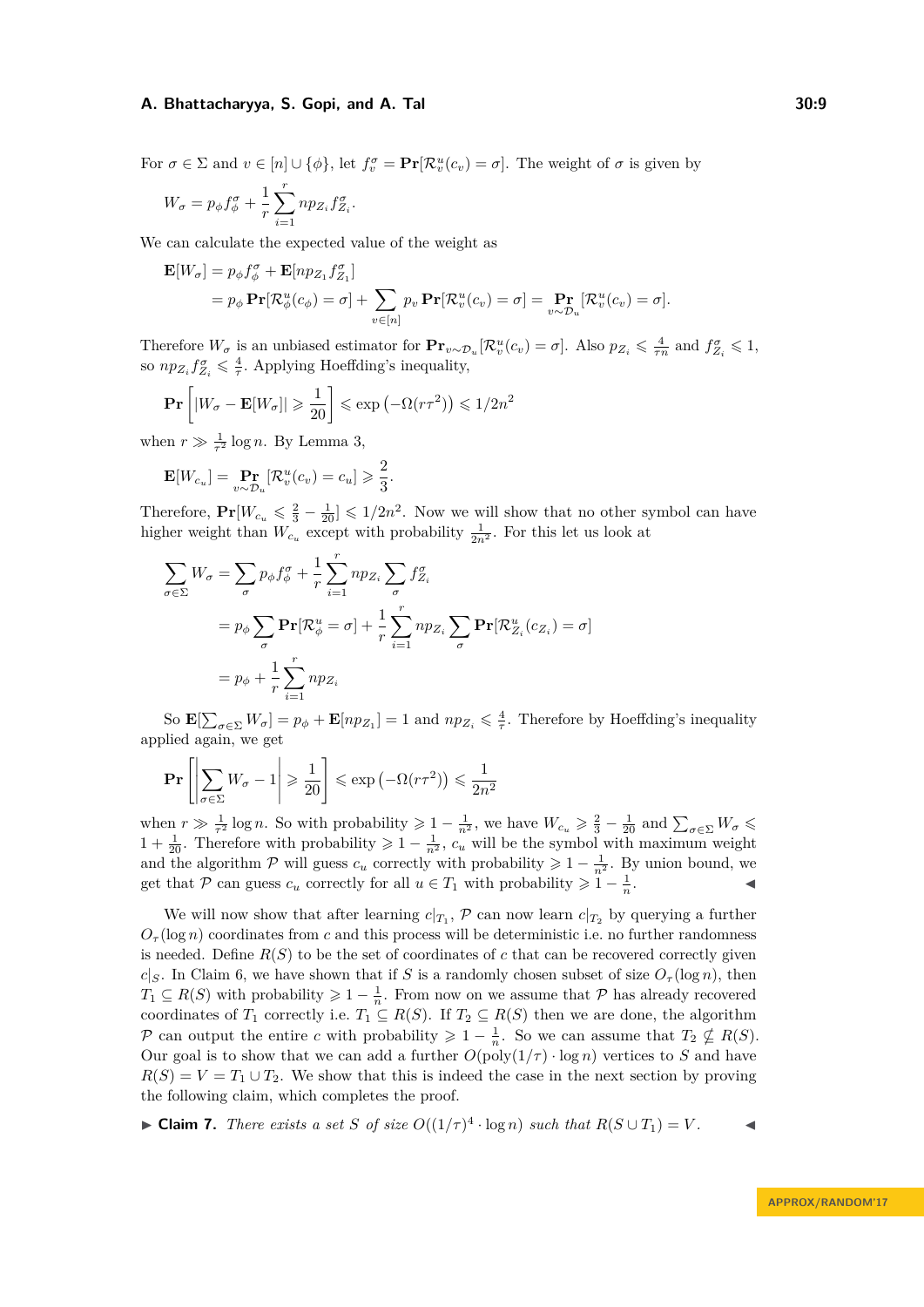#### **30:10 Lower Bounds for 2-Query LCCs over Large Alphabet**

# **3.3 Proof of Claim [7](#page-8-0)**

Claim [7](#page-8-0) is purely graph theoretical. Let  $G = (V, E)$  be the graph with  $V = [n] = T_1 \cup T_2$ and  $E = \bigcup_{i \in T_2} \mathcal{M}_i$  where  $\mathcal{M}_i$  are partial matchings of size at least  $(\tau/4)n$  given by Lemma [3.](#page-5-2) Let  $\delta := \tau/4$ . We will label each edge in E with a label in  $T_2$  indicating which matching it belongs to. We can have parallel edges in *E*, but they will have different labels since they belong to different matchings. Recall that  $R(S)$  is the set of coordinates of  $c$  that can be inferred from *c*|*S*. Lemma [3](#page-5-2) implies the following closure property for  $R(S)$ : if  $(i, j) \in M_k$ and  $i, j \in R(S)$  then  $k \in R(S)$ . Next, we define  $R(S)$  formally based on the graph *G* using this closure property.

▶ **Definition 8.** Let  $G = (V, E)$  as above. Let  $S \subseteq V$ . We define the set  $R_G(S) \subseteq V$  to be the smallest set of vertices such that:

- 1.  $S \subseteq R_G(S)$
- **2.** For all *i*, *j* ∈ *R<sub>G</sub>*(*S*) and *k* ∈ [*n*], if (*i*, *j*) ∈ *M<sub>k</sub>*, then *k* ∈ *R<sub>G</sub>*(*S*). (In words, if there exists an edge  $(i, j)$  in the graph *G* labeled with *k* and both *i* and *j* are in  $R_G(S)$ , then so is *k*.)

(When the context is clear, we will use  $R(S)$  instead of  $R_G(S)$ .) Our goal is to show that in any graph *G* as above, there exists a set  $S \subseteq V$  of size  $\text{poly}(1/\delta) \cdot \log(n)$  such that  $R_G(S \cup T_1) = V$ . As a first step, we get rid of the set  $T_1$ , by showing that proving the claim in the case  $T_1 = \emptyset$  implies Claim [7](#page-8-0) for any other set. To see that observe that if we take  $G'$  to be the union of *G* with a collection of partial matching  $\{M_j\}_{j\in T_1}$ , then  $R_{G'}(S) \subseteq R_G(S \cup T_1)$ for any set  $S \subseteq V$ . Thus, it suffices to introduce dummy matchings  $\{\mathcal{M}_j\}_{j\in T_1}$  for each  $\mathcal{M}_j$ of size  $\delta n$ , and prove that there exists a set *S* of size  $\text{poly}(1/\delta) \cdot \text{log}(n)$  such that  $R_{G'}(S) = V$ .

<span id="page-9-0"></span>▶ Claim 9 (Claim [7,](#page-8-0) case  $T_1 = ∅$ , restated). Let  $G = (V, E)$  be a graph with  $V = [n]$  and  $E = M_1 \cup \cdots \cup M_n$  where each  $M_i$  *is a partial matching of size at least*  $\delta n$ *. Then, there exists a subset*  $S \subseteq V$  *of size*  $O((1/\delta)^4 \cdot \log n)$  *such that*  $R_G(S) = V$ .

From here henceforth we assume (without loss of generality) that  $T_1 = \emptyset$  and  $T_2 = [n]$ , and prove Claim [9.](#page-9-0) The following lemma tells us that we can find a subgraph  $G'$  of  $G$  such that each vertex in  $G<sup>′</sup>$  has high degree. Note that the lemma finds a subgraph restricted to a set of vertices  $V'$ , and also restricted to the set of edges labeled with  $V'$ .

We shall use this lemma inductively. During induction, we will remove some edges from the matchings. Thus, instead of asserting that all matchings are of size at least  $\delta|V|$ , we assume that all but  $0.1\delta|V|$  of the matchings have at least  $0.9\delta|V|$  edges.

<span id="page-9-1"></span>**Example 10** (Clean-Up Lemma). Let  $G = (V, E)$  be a graph with a finite set of vertices V *and*  $E = \bigcup_{i \in V} M_i$ *, where each*  $M_i$  *is a partial matching on V*. Assume all but  $0.1\delta|V|$  *of the matchings*  $\mathcal{M}_i$  *have size at least* 0.9*δ*| $V$ |*. Then, there exists a subset*  $V' \subseteq V$  *of size at least*  $\delta \cdot |V|$  *so that the graph*  $G' = (V', E')$  *where*  $E' = \bigcup_{i \in V'} \mathcal{M}_i \cap (V' \times V')$  *has minimal degree at least*  $(\delta^2/4) \cdot |V|$ *.* 

**Proof.** We find the set *V*' greedily. Let  $\delta' := \delta^2/4$ . Initialize *V*' = *V*. If the minimum degree in the remaining graph on  $V'$  is at least  $\delta' \cdot |V|$  then we stop. Otherwise, remove the vertex  $i \in V'$  with minimal degree, and remove all edges labeled *i*. We repeat this process until no vertices of degree smaller than  $\delta' \cdot |V|$  exist.

If the process stopped when  $|V'| \geq \delta |V|$  then we are done. We are left to show that the process cannot proceed past this point. Let's assume by contradiction that we can continue the process after this point. As we decrease the size of  $V'$  by one in each iteration, we must reach at a certain point of the process to a set of vertices  $V' = V^*$  of size exactly  $\delta|V|$ .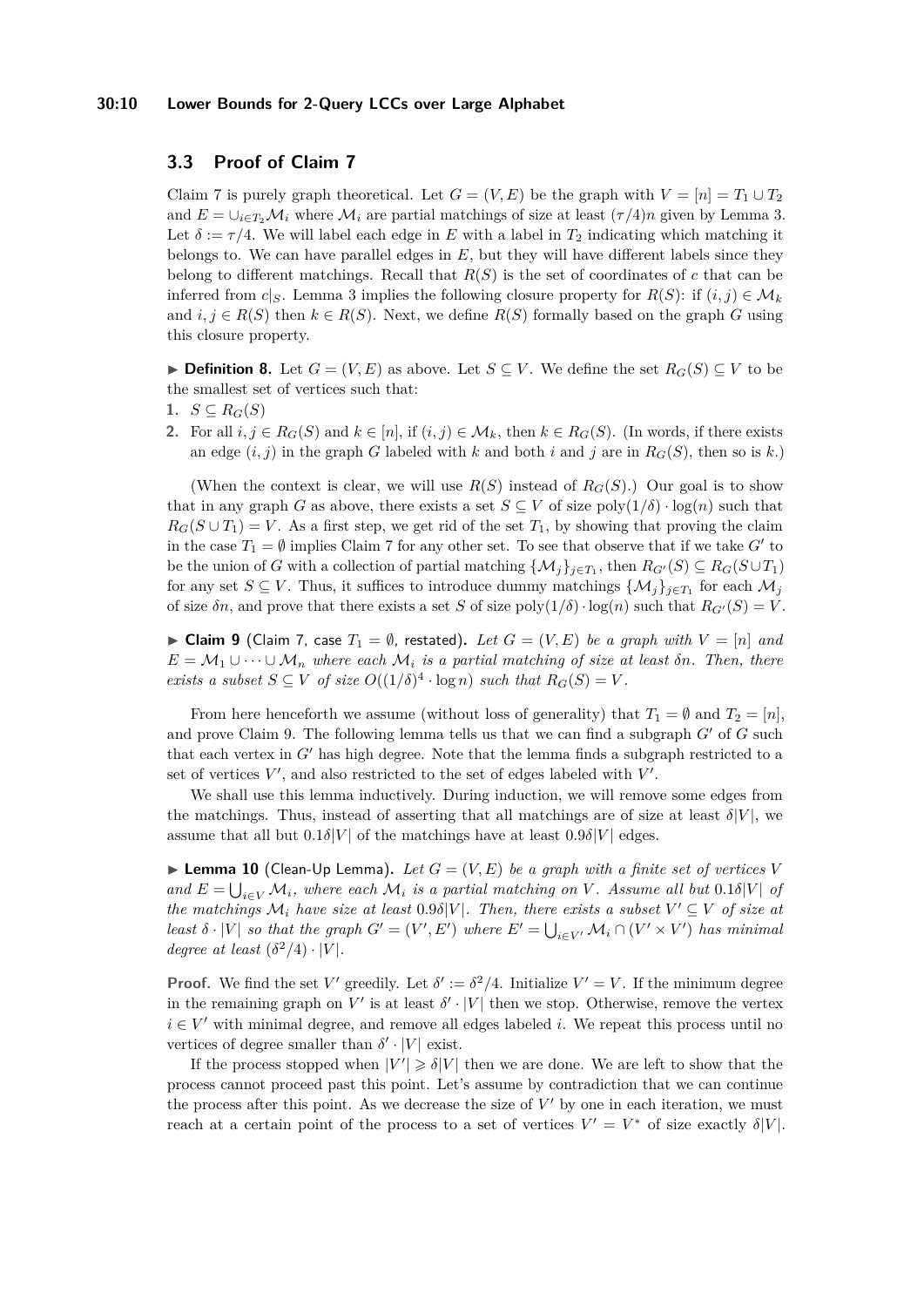Denote by

$$
E^*(V') := \bigcup_{i \in V^*} \mathcal{M}_i \cap (V' \times V').
$$

Next, we upper and lower bound  $|E^*(V^*)|$  to derive a contradiction.

The upper bound  $|E^*(V^*)| \leq |V^*| \cdot |V^*|/2$  follows since the edges  $E^*(V^*)$  form a collection of  $|V^*|$  partial matchings on  $V^*$ . To lower bound  $|E^*(V^*)|$  we use the properties of the greedy process. The initial size of the set  $E^*(V')$  (when  $V' = V$ ) is at least  $0.9\delta|V| \cdot (|V^*| - 0.1\delta|V|) \ge$  $0.9^2 \delta^2 \cdot |V|^2$ . In every iteration, we remove at most  $\delta'|V|$  edges from this set of edges. As there are at most |*V*| steps, we are left with at least  $0.9^2 \delta^2 |V|^2 - \delta' |V|^2$  edges, i.e.,  $|E^*(V^*)| \geqslant 0.9^2 \delta^2 |V|^2 - \delta' |V|^2$ . Combining both upper and lower bounds on  $|E^*(V^*)|$  gives

$$
\frac{1}{2} \cdot \delta^2 \cdot |V|^2 \geqslant |E^*(V^*)| \geqslant (0.9^2 \delta^2 - \delta') \cdot |V|^2 = (0.9^2 \delta^2 - \delta^2/4) \cdot |V|^2
$$

which yields a contradiction since  $1/2 < 0.9^2 - 1/4$ .

<span id="page-10-2"></span>**Exponentially growing a set of known coordinates).** Let  $G = (V, E)$  be a graph *with V* and  $E = \bigcup_{i \in V} M_i$  *such that each*  $v \in V$  *has degree at least d. Then, there exists a subset*  $S \subseteq V$  *of size at most*  $O((|V|/d) \cdot \log |V|)$  *with*  $|R(S)| \ge d/2$ *.* 

**Proof.** We pick the set  $S \subseteq V$  iteratively, picking one element in each step. We start with  $S = \{v\}$  for some arbitrary  $v \in V$ .

Assume we picked *t* elements so far for the set *S*. If  $|R(S)| \ge d/2$ , then we are done. Otherwise, by the definition of  $R(S)$ , for any  $i \in V \setminus R(S)$ , none of the edges in the matching  $\mathcal{M}_i$  is inside  $R(S)$ . We wish to show that there exists an  $i \in V \setminus R(S)$  with many edges into  $R(S)$  marked with labels outside  $R(S)$ . Then, we will add *i* to *S*, which will reveal a lot of new coordinates.

For two disjoint sets of vertices  $A, B \subseteq V$  we denote by  $E(A, B)$  the set of edges between *A* and *B* in the graph *G*. If *A* consists of one element, i.e.,  $A = \{a\}$  we denote  $E(a, B) = E(A, B)$ . Let  $A = R(S)$ . Let  $B = V \setminus A$ . We have

$$
\left| E(A, B) \cap \bigcup_{i \in B} \mathcal{M}_i \right| = \sum_{a \in A} \left| E(a, B) \cap \bigcup_{i \in B} \mathcal{M}_i \right| = \sum_{a \in A} \left| E(a, V \setminus \{a\}) \cap \bigcup_{i \in B} \mathcal{M}_i \right| \tag{1}
$$

where the last equality follows since there are no edges labeled  $i \in B$  between any two vertices in *A*. For each  $a \in A$  there are at least *d* edges touching *a* and at most |*A*| of them appeared in  $\bigcup_{i\in A} M_i$ , hence  $|E(a, V \setminus \{a\}) \cap \bigcup_{i\in B} M_i| \geq d - |A| \geq d/2$ . Plugging this estimate to Eq.  $(1)$  gives

$$
\left| E(A, B) \cap \bigcup_{i \in B} \mathcal{M}_i \right| \geqslant |A| \cdot d/2.
$$

 $\mathbf{r}$ 

By averaging there exists a vertex  $b \in B$  with at least  $|A| \cdot \frac{d}{2|V|}$  edges to *A* labeled with *B*. So as long as  $|A| = |R(S)| \le d/2$  we are extending the set  $R(S)$  by at least  $|R(S)| \cdot \frac{d}{2|V|}$ elements, i.e. by a multiplicative factor of  $(1 + \frac{d}{2|V|})$ . Hence, after *t* iterations, either  $|R(S)| \geq (1 + \frac{d}{2|V|})^t$  or  $|R(S)| \geq d/2$ . Taking  $t = O(\frac{|V|}{d})$  $\frac{V}{d} \cdot \log |V|$ ) gives that after at most *t* iterations  $|R(S)| \ge d/2$ .

<span id="page-10-1"></span>**► Lemma 12** (Covering  $1 - \delta$  fraction of the coordinates implies covering all coordinates). Let  $G = (V, E)$  *be a graph with*  $V = [n]$  *and*  $E = \mathcal{M}_1 \cup \mathcal{M}_2 \cup \ldots \cup \mathcal{M}_n$  *and each*  $\mathcal{M}_i$  *is a partial matching of size at least*  $\delta n$ *. Let*  $S \subseteq V$ . If  $|R(S)| > (1 - \delta)n$ , then  $R(S) = V$ .

<span id="page-10-0"></span>
$$
\blacktriangleleft
$$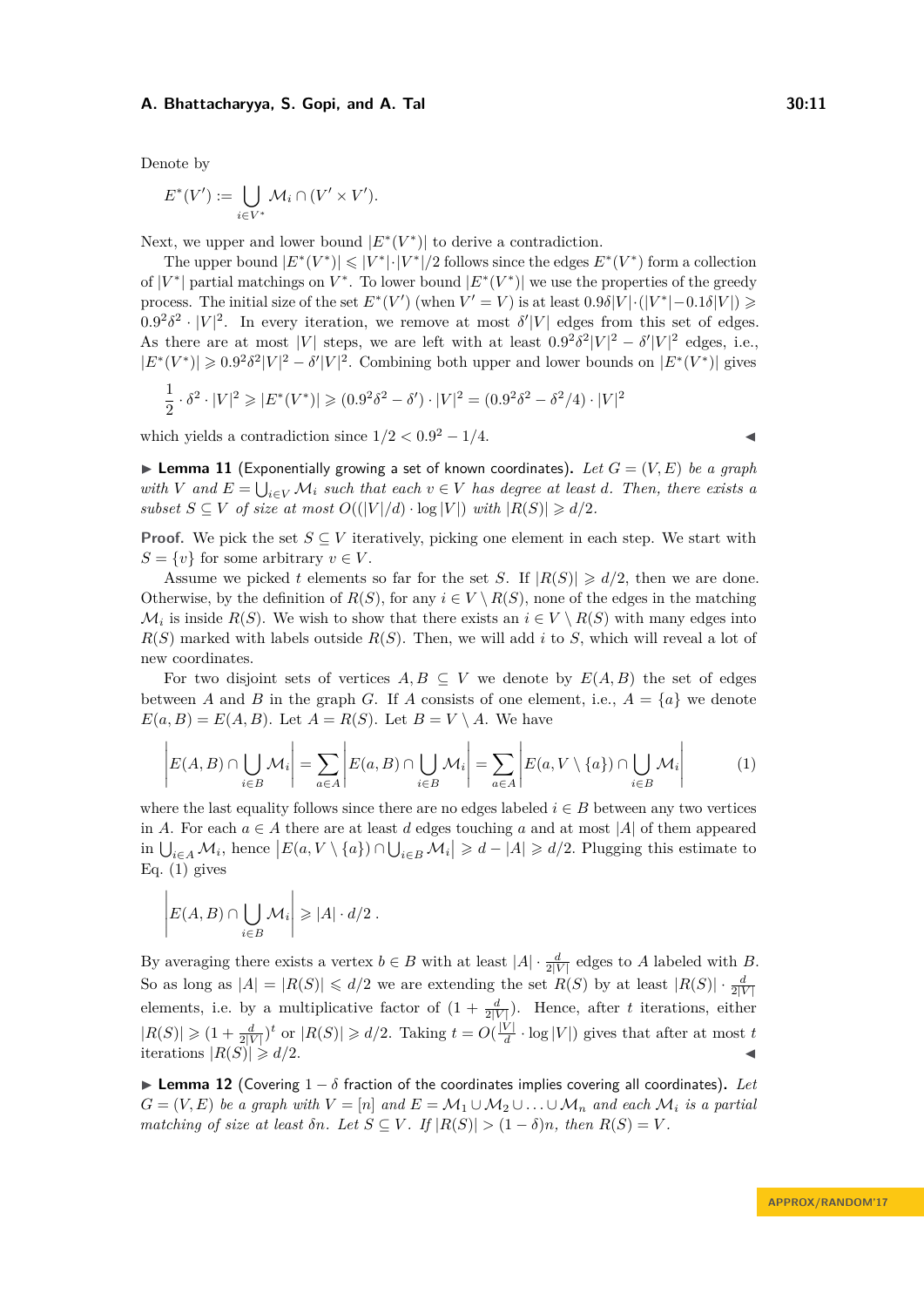**Proof.** Let  $v \in V$ . We show that there is an edge inside  $R(S)$  marked v. Indeed, there are at least  $\delta n$  edges labeled v and they form a partial matching. If  $|V \setminus R(S)| < \delta n$ , one of these edges do not touch  $(V \setminus R(S))$ , i.e., it is an edge connecting two vertices in  $R(S)$ .

<span id="page-11-3"></span>**► Lemma 13** (Two Cases). Let  $G = (V, E)$  be a graph with  $V = [n]$  and  $E = M_1 \cup M_2 \cup M_3$ *. . .* ∪ M*<sup>n</sup> where each* M*<sup>i</sup> is a partial matching of size at least δn. Let S* ⊆ *V . Assume*  $|R(S)|$  ≤  $(1 − δ)n$ *. Then, either* 

- **1.** *There exists an*  $i \in V \setminus R(S)$  *such that*  $|R(S \cup \{i\})| \geq |R(S)| + 0.01 \cdot \delta^2 \cdot n$ *.*
- **2.** *In the graph*  $G' = (V', E')$  *with*  $V' = V \setminus R(S)$  *and*  $E' = \bigcup_{i \in V'} \mathcal{M}_i \cap (V' \times V')$  *all but*  $at \ most \ 0.1\delta \cdot |V'| \ of \ the \ matchings \ have \ at \ least \ 0.9\delta \cdot n \ edges.$

**Proof.** Recall that the labels of edges incident to any vertex *i* are distinct, since the graph is a union of partial matchings. Denote by  $A = R(S)$  and  $B = V \setminus R(S)$ . Assume for any  $i \in B$  there are at most  $0.01\delta^2 \cdot n$  edges to *A* labeled with labels in *B*. (Otherwise, extend *S* by *i* and get  $|R(S \cup \{i\})| \geq |R(S)| + 0.01\delta^2 \cdot n$ . Then, there are at most  $0.01\delta^2 \cdot n \cdot |B|$ edges in the cut  $(A, B)$  with labels in *B*. By definition of  $A = R(S)$ , there are no edges between *A* and *A* labeled with *B*. Thus, at most  $0.01\delta^2 n \cdot |B|$  edges are missing from the matchings labeled by *B* if we restrict to edges between *B* and *B*. Hence, at most  $0.1\delta \cdot |B|$ of the matchings may miss more than  $0.1\delta \cdot n$  of their edges.

We are now ready to prove Claim [9.](#page-9-0)

**Proof of Claim [9.](#page-9-0)** Initialize  $S := \emptyset$ . We repeat the following process. While  $R(S) \neq V$ , check if there exists  $i \in V \setminus R(S)$  such that  $|R(S \cup \{i\})| \geq |R(S)| + 0.01\delta^2 n$ . We have two cases:

- 1. If such an *i* exists, update  $S := S \cup \{i\}.$
- 2. Else, let  $G' = (V', E')$  where  $V' = V \setminus R(S)$  and  $E' = \bigcup_{i \in V'} M_i \cap (V' \times V')$ . Let  $M'_i := \mathcal{M}_i \cap (V' \times V')$ . By Lemma [12,](#page-10-1)  $|V'| \geq \delta n$ . By Lemma [13,](#page-11-3) all but at most  $0.1\delta|V'|$  of the matchings  $M'_i$  for  $i \in V'$  have at least  $0.9\delta n$  edges. Denote by  $\delta' =$  $0.9\delta n/|V'| \geq \delta$ . We apply Lemma [10](#page-9-1) on *G'* to get a subgraph  $G'' = (V'', E'')$  defined by a subset *V*<sup>*n*</sup> of size  $\Omega(\delta'|V'|)$  and  $E'' = \bigcup_{i \in V''} M_i \cap (V'' \times V'')$  with minimal degree  $d = \Omega((\delta')^2 \cdot |V'|) \geq \Omega(\delta^2 n)$ . We apply Lemma [11](#page-10-2) on *G*<sup>n</sup> to get a set  $S'' \subseteq V''$  of size  $O(\log |V''| \cdot (|V''|/d)) = O(\log n \cdot (1/\delta')^2)$  with  $|R_{G''}(S'')| \geq \Omega(d) \geq \Omega(\delta^2 n)$ . We update  $S := S \cup S''$ .

The number of times we apply case 1 or case 2 is at most  $O(1/\delta^2)$ , since each such step introduces  $\Omega(\delta^2 n)$  new vertices to  $R(S)$ . In each application of case 2, at most  $O((1/\delta))^2$ .  $\log n$ )  $\leq O((1/\delta^2) \cdot \log n)$  elements are added to *S*. Overall, the size of *S* at the end of the process will be

$$
O\left(\frac{1}{\delta^2}\right) + O\left(\frac{1}{\delta^2} \cdot \frac{1}{\delta^2} \cdot \log n\right) = O\left(\frac{1}{\delta^4} \cdot \log n\right) \ .
$$

#### **References**

- <span id="page-11-2"></span>**1** Noga Alon and Asaf Shapira. Testing subgraphs in directed graphs. *Journal of Computer and System Sciences*, 3(69):354–382, 2004.
- <span id="page-11-1"></span>**2** Boaz Barak, Zeev Dvir, Amir Yehudayoff, and Avi Wigderson. Rank bounds for design matrices with applications to combinatorial geometry and locally correctable codes. In *Proceedings of the forty-third annual ACM symposium on Theory of computing*, pages 519– 528. ACM, 2011.
- <span id="page-11-0"></span>**3** Donald Beaver and Joan Feigenbaum. Hiding instances in multioracle queries. In *Annual Symposium on Theoretical Aspects of Computer Science*, pages 37–48. Springer, 1990.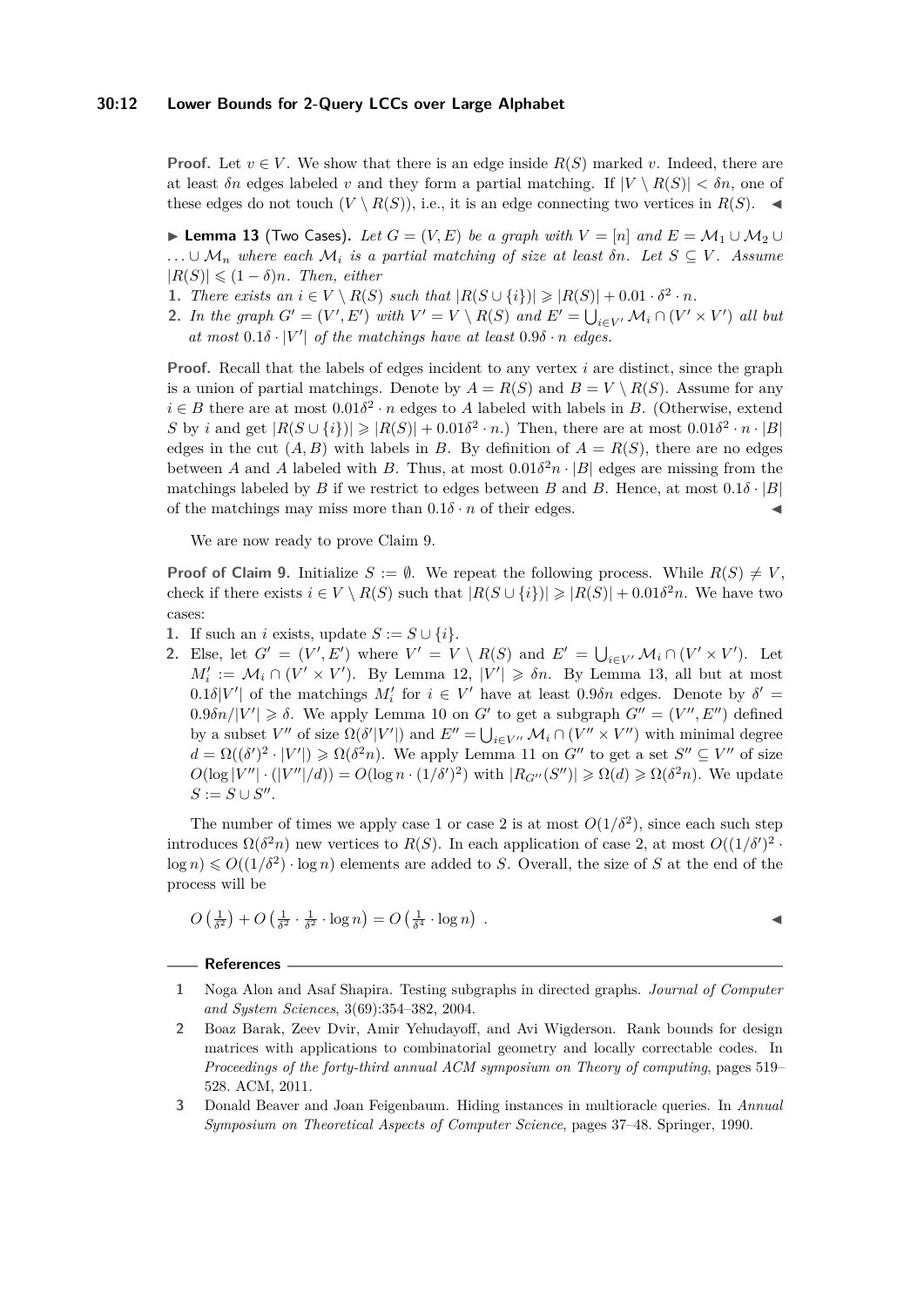- <span id="page-12-10"></span>**4** Arnab Bhattacharyya, Zeev Dvir, Shubhangi Saraf, and Amir Shpilka. Tight lower bounds for linear 2-query LCCs over finite fields. *Combinatorica*, 36(1):1–36, 2016.
- <span id="page-12-12"></span>**5** Arnab Bhattacharyya and Sivakanth Gopi. Lower bounds for 2-query LCCs over large alphabet. *CoRR*, abs/1611.06980v1, 2016. URL: <http://arxiv.org/abs/1611.06980v1>.
- <span id="page-12-17"></span>**6** Arnab Bhattacharyya and Sivakanth Gopi. Lower bounds for constant query affine-invariant LCCs and LTCs. In *31st Conference on Computational Complexity, CCC 2016, May 29 to June 1, 2016, Tokyo, Japan*, pages 12:1–12:17, 2016. [doi:10.4230/LIPIcs.CCC.2016.12](http://dx.doi.org/10.4230/LIPIcs.CCC.2016.12).
- <span id="page-12-1"></span>**7** Manuel Blum and Sampath Kannan. Designing programs that check their work. *J. ACM*, 42(1):269–291, 1995.
- <span id="page-12-7"></span>**8** Benny Chor, Eyal Kushilevitz, Oded Goldreich, and Madhu Sudan. Private information retrieval. *J. ACM*, 45(6):965–981, 1998.
- <span id="page-12-13"></span>**9** Amin Coja-Oghlan, Mikael Onsjö, and Osamu Watanabe. Propagation connectivity of random hypergraphs. *The Electronic Journal of Combinatorics*, 19(1):P17, 2012.
- <span id="page-12-16"></span>**10** Thomas M. Cover and Joy A. Thomas. *Elements of information theory*. John Wiley & Sons, 2012.
- <span id="page-12-18"></span>**11** Richard M. Dudley. Central limit theorems for empirical measures. *The Annals of Probability*, pages 899–929, 1978.
- <span id="page-12-11"></span>**12** Zeev Dvir and Sivakanth Gopi. 2-server PIR with sub-polynomial communication. In *Proceedings of the Forty-Seventh Annual ACM on Symposium on Theory of Computing*, pages 577–584. ACM, 2015.
- <span id="page-12-6"></span>**13** Zeev Dvir, Shubhangi Saraf, and Avi Wigderson. Breaking the quadratic barrier for 3- LCC's over the reals. In *Proceedings of the 46th Annual ACM Symposium on Theory of Computing*, pages 784–793. ACM, 2014.
- <span id="page-12-5"></span>**14** Zeev Dvir, Shubhangi Saraf, and Avi Wigderson. Improved rank bounds for design matrices and a new proof of Kelly's theorem. In *Forum of Mathematics, Sigma*, volume 2, page e4. Cambridge Univ Press, 2014.
- <span id="page-12-3"></span>**15** Zeev Dvir and Amir Shpilka. Locally decodable codes with two queries and polynomial identity testing for depth 3 circuits. *SIAM Journal on Computing*, 36(5):1404–1434, 2007.
- <span id="page-12-8"></span>**16** Oded Goldreich, Howard Karloff, Leonard J. Schulman, and Luca Trevisan. Lower bounds for linear locally decodable codes and private information retrieval. *Computational Complexity*, 15(3):263–296, 2006.
- <span id="page-12-15"></span>**17** Rahul Jain. Towards a classical proof of exponential lower bound for 2-probe smooth codes. *arXiv:cs/0607042*, 2006.
- <span id="page-12-2"></span>**18** Jonathan Katz and Luca Trevisan. On the efficiency of local decoding procedures for errorcorrecting codes. In *Proceedings of the thirty-second annual ACM symposium on Theory of computing*, pages 80–86. ACM, 2000.
- <span id="page-12-4"></span>**19** Neeraj Kayal and Shubhangi Saraf. Blackbox polynomial identity testing for depth 3 circuits. In *Foundations of Computer Science, 2009. FOCS'09. 50th Annual IEEE Symposium on*, pages 198–207. IEEE, 2009.
- <span id="page-12-9"></span>**20** Iordanis Kerenidis and Ronald De Wolf. Exponential lower bound for 2-query locally decodable codes via a quantum argument. In *Proceedings of the thirty-fifth annual ACM symposium on Theory of computing*, pages 106–115. ACM, 2003.
- <span id="page-12-19"></span>**21** Michel Ledoux and Michel Talagrand. *Probability in Banach Spaces: isoperimetry and processes*. Springer Science & Business Media, 2013.
- <span id="page-12-0"></span>**22** Richard J. Lipton. Efficient checking of computations. In *Annual Symposium on Theoretical Aspects of Computer Science*, pages 207–215. Springer, 1990.
- <span id="page-12-14"></span>**23** Michael Mitzenmacher and Justin Thaler. Peeling arguments and double hashing. In *Communication, Control, and Computing (Allerton), 2012 50th Annual Allerton Conference on*, pages 1118–1125. IEEE, 2012.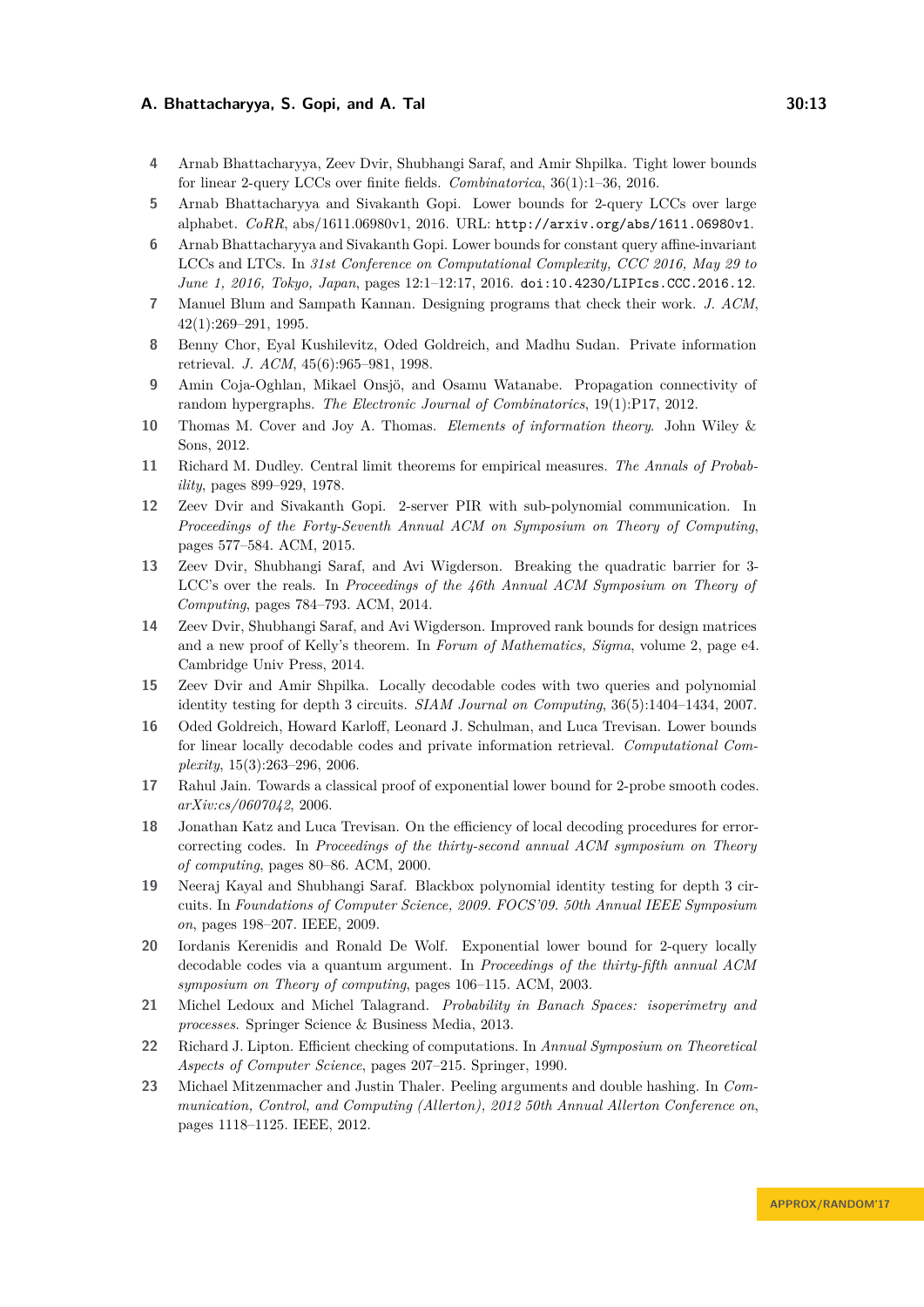#### **30:14 Lower Bounds for 2-Query LCCs over Large Alphabet**

- <span id="page-13-4"></span>**24** Ryuhei Mori and Osamu Watanabe. Peeling algorithm on random hypergraphs with superlinear number of hyperedges. *arXiv preprint arXiv:1506.00718*, 2015.
- <span id="page-13-1"></span>**25** Madhu Sudan, Luca Trevisan, and Salil Vadhan. Pseudorandom generators without the XOR lemma. *Journal of Computer and System Sciences*, 62(2):236–266, 2001.
- <span id="page-13-5"></span>**26** Endre Szemerédi. Regular partitions of graphs. In J. C. Bremond, J. C. Fournier, M. Las Vergnas, and D. Sotteau, editors, *Proc. Colloque Internationaux CNRS 260 – Problèmes Combinatoires et Théorie des Graphes*, pages 399–401, 1978.
- <span id="page-13-7"></span>**27** Amelia Taylor. The regularity method for graphs and digraphs. *arXiv preprint arXiv:1406.6531*, 2014.
- <span id="page-13-3"></span>**28** Stephanie Wehner and Ronald De Wolf. Improved lower bounds for locally decodable codes and private information retrieval. In *International Colloquium on Automata, Languages, and Programming*, pages 1424–1436. Springer, 2005.
- <span id="page-13-2"></span>**29** Sergey Yekhanin. Locally decodable codes. In *Computer Science – Theory and Applications*, pages 289–290. Springer, 2011.

# <span id="page-13-0"></span>**A LDCs from LCCs**

In this section, we will show that *q*-query LCCs can be converted into *q*-query LDCs with only a constant loss in rate and preserving other parameters. Below we define LCCs and LDCs formally.

**► Definition 14** (Locally Correctable Code). Let  $\Sigma$  be some finite alphabet and let  $\mathcal{C} \subseteq \Sigma^n$ be a set of codewords. C is called a  $(q, \delta, \varepsilon)$ -LCC if there exists a randomized algorithm A such that following is true:

- **1.** A is given oracle access to some  $z \in \Sigma^n$  and an input  $i \in [n]$ . It outputs a symbol in  $\Sigma$ after making at most *q* queries to *z*.
- **2.** If  $z \in \Sigma^n$  is  $\delta$ -close to some codeword  $c \in \mathcal{C}$  in Hamming distance, then for every  $i \in [n]$ ,  $\Pr[\mathcal{A}^z(i) = c_i] \geqslant \frac{1}{2} + \varepsilon.$

It is easy to see that LCCs should have large minimum distance.

<span id="page-13-6"></span>**► Lemma 15** (Lemma 3.2 in [\[6\]](#page-12-17)). *If*  $C \subseteq \Sigma^n$  *is a*  $(q, \delta, \varepsilon)$ -*LCC*, then *C* has minimum distance 2*δ i.e. every two points in* C *are* 2*δ-far in Hamming distance.*

**Definition 16** (Locally Decodable Code). Let  $\Sigma$  be some finite alphabet and let  $C: \{0,1\}^k \to$  $\Sigma^n$ . C is called a  $(q, \delta, \varepsilon)$ -LDC if there exists a randomized algorithm A such that following is true:

- **1.** A is given oracle access to some  $z \in \Sigma^n$  and an input  $i \in [k]$ . It outputs a bit after making at most *q* queries to *z*.
- **2.** If  $z \in \Sigma^n$  is  $\delta$ -close to a codeword  $\mathcal{C}(x)$  in Hamming distance for some  $x \in \{0,1\}^k$ , then for every  $i \in [k]$ ,  $\Pr[\mathcal{A}^z(i) = x_i] \geq \frac{1}{2} + \varepsilon$ .

We will need the notion of *VC-dimension* for the reduction.

**► Definition 17.** Let  $A \subseteq \{0,1\}^n$ , then the VC-dimension of *A*, denoted by vc(*A*) is the cardinality of the largest set  $I \subseteq [n]$  which is shattered by *A* i.e. the restriction of *A* to *I*,  $A|_I = \{0, 1\}^I$ .

The following lemma due to Dudley([\[11\]](#page-12-18)) says that if a set  $A \subseteq \{0,1\}^n$  has points that are far apart from each other, then it has large VC-dimension.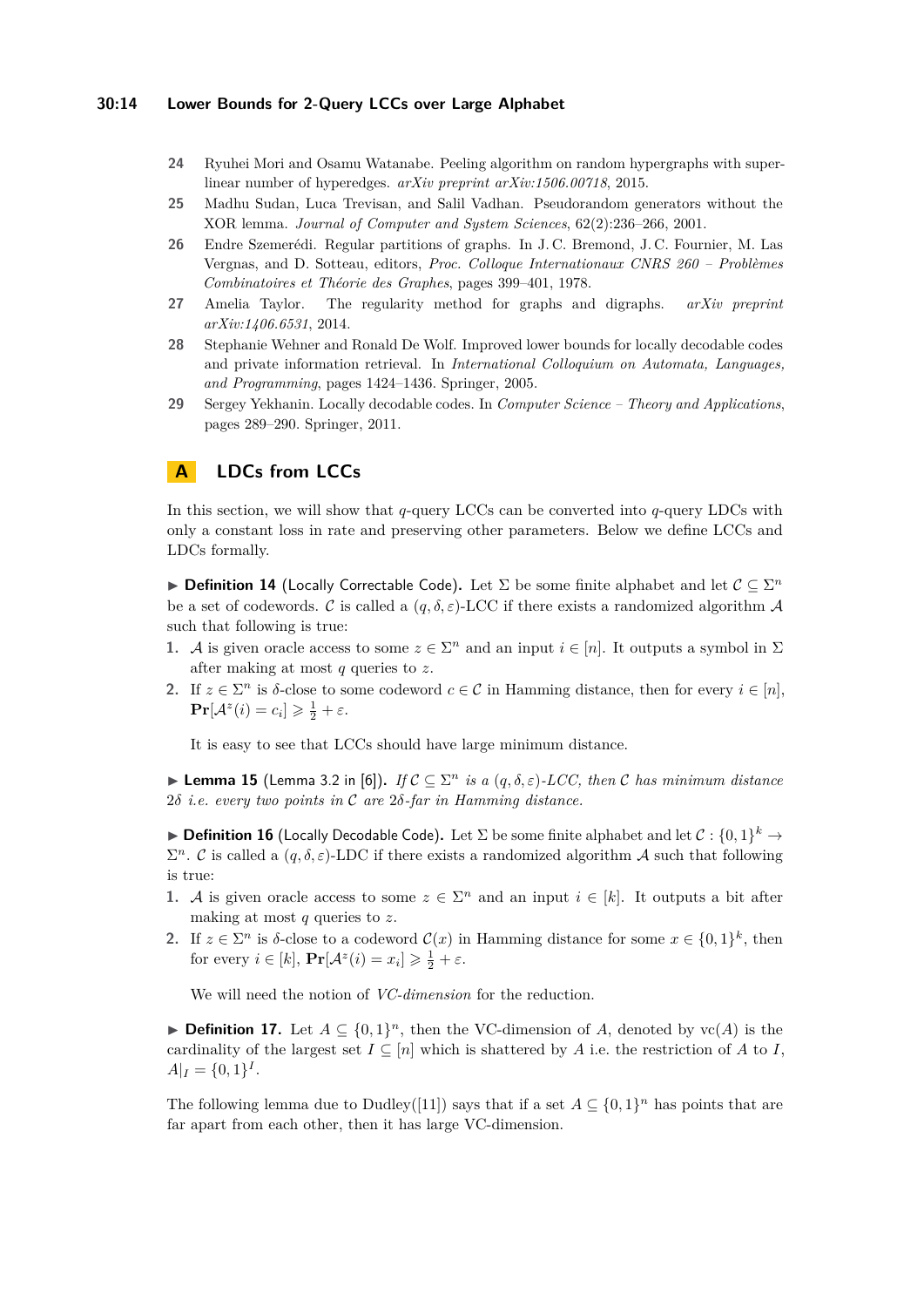<span id="page-14-1"></span>► **Lemma 18** (Theorem 14.12 in [\[21\]](#page-12-19)). Let  $A \subseteq \{0,1\}^n$  such that for every distinct  $x, y \in A$ ,  $||x - y||_{\ell_2} \geqslant \varepsilon \sqrt{n}$ *. Then* 

$$
\text{vc}(A) \geqslant \Omega\left(\frac{\log|A|}{\log(2/\varepsilon)}\right).
$$

We are now ready to prove the reduction from LCCs to LDCs.

**► Theorem 19.** Let  $C \subseteq \Sigma^n$  be a  $(q, \delta, \varepsilon)$ -LCC, then there exists a  $(q, \delta, \varepsilon)$ -LDC  $C' : \{0, 1\}^k \to$ Σ *<sup>n</sup> with*

$$
k = \Omega\left(\frac{\log |\mathcal{C}|}{\log(1/\delta)}\right).
$$

**Proof.** Wlog let us assume  $\Sigma = \{0,1\}^s$ . Let  $\mathcal{C}_0 : \{0,1\}^s \to \{0,1\}^t$  be an error correcting code with distance  $\delta_0$  which is some fixed constant. We can extend  $C_0 : \Sigma^n \to \{0,1\}^{nt}$  as

$$
C_0(z_1,\cdots,z_n)=(C_0(z_1),\cdots,C_0(z_n)).
$$

By Lemma [15,](#page-13-6) every two points in  $\mathcal C$  are  $2\delta$ -far in Hamming distance, it is easy to see that in the concatenated code  $C_1 = C_0 \circ C \subseteq \{0,1\}^{tn}$  every two points are  $2\delta \cdot \delta_0$  far apart in Hamming distance. So every two points in  $\mathcal{C}_1$  are separated by  $\varepsilon \sqrt{nt}$  distance in  $\ell_2$  norm where  $\varepsilon = \sqrt{2\delta\delta_0}$ . So by Lemma [18,](#page-14-1)

$$
\text{vc}(\mathcal{C}_1) \geqslant \Omega\left(\frac{\log |\mathcal{C}_1|}{\log(2/\varepsilon)}\right) = \Omega\left(\frac{\log |\mathcal{C}|}{\log(1/\delta)}\right).
$$

Therefore there exists a set  $I \subseteq [nt]$  of size  $k = \text{vc}(\mathcal{C}_1)$  such that  $\mathcal{C}_1|_I = \{0,1\}^I$ .

Now define  $\mathcal{C}' : \{0,1\}^I \to \Sigma^n$  as follows:  $\mathcal{C}'(x) = z$  where  $z \in \mathcal{C}$  is chosen such that  $C_0(z)|_I = x$  (if there are many such *z*, you can choose one arbitrarily). So the image  $\mathcal{C}'(\{0,1\}^I) \subseteq \mathcal{C}$ . Now we claim that  $\mathcal{C}'$  is an *q*-query LDC. Given a word  $r \in \Sigma^n$  which is *δ*-close to  $\mathcal{C}'(x)$ , say we want to decode the *i*<sup>th</sup> message coordinate  $x_i$ . Suppose *i* belongs to the  $j^{th}$  block of  $({0,1}^t)^n$  for some  $j \in [n]$ . The local decoder of C' will run the local corrector of C to correct the  $j^{th}$  coordinate of r and apply  $C_0$  to find the required bit  $x_i$ . So the local decoder for  $\mathcal{C}'$  makes at most  $q$  queries and the probability that it outputs  $x_i$ correctly is at least  $1/2 + \varepsilon$ .

# <span id="page-14-0"></span>**B Decomposition into expanding subgraphs**

The goal of this section is to develop a decomposition lemma that approximately partitions any directed graph into a collection of disjoint expanding subgraphs. We use the following notion of edge expansion:

**Definition 20.** A directed graph  $G = (V, E)$  is an  $\alpha$ -edge expander if for every nonempty  $S$  ⊂  $V$ ,

 $|E(S, V \setminus S)| \geq \alpha |S||V \setminus S|$ .

Here,  $E(A, B)$  is the set of edges going from  $A$  to  $B$ .

We will need the following degree form of Szemerédi regularity lemma which can be derived from the usual form of Szemerédi regularity lemma for directed graphs proved in [\[1\]](#page-11-2).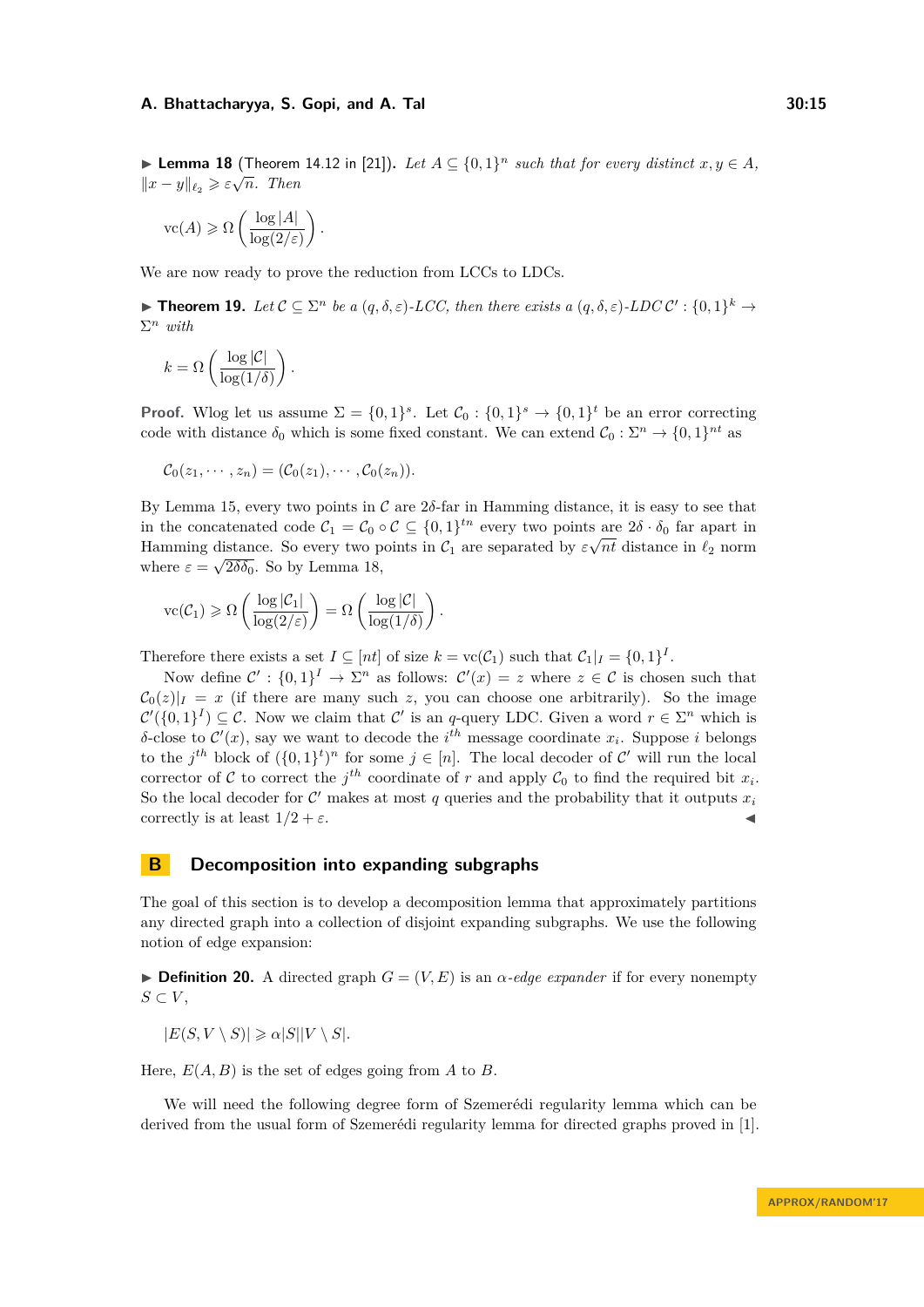$\triangleright$  **Definition 21.** Let  $G = (V, E)$  be a directed graph. We denote the indegree of a vertex *v* ∈ *V* by deg<sub>*G*</sub><sup> $\subset$ </sup>(*v*) and the outdegree by deg<sub>*G*</sub><sup> $\perp$ </sup>(*v*). Given disjoint subsets *A, B* ⊂ *V*, the density  $d(A, B)$  between  $A, B$  is defined as

$$
d(A, B) = \frac{E(A, B)}{|A||B|}
$$

where  $E(A, B)$  is the set of edges going from A to B. We say that  $(A, B)$  is  $\varepsilon$ -regular if for every subsets  $A' \subset A$  and  $B' \subset B$  such that  $|A'| \geq \varepsilon |A|$  and  $|B'| \geq \varepsilon |B|$ ,  $|d(A', B') - d(A, B)| \leq \varepsilon$ .

Note that the order of  $A, B$  is important in the definition of an  $\varepsilon$ -regular pair.

<span id="page-15-0"></span>▶ Lemma 22 (Szemerédi regularity lemma for directed graphs (see Lemma 39 in [\[27\]](#page-13-7))). *For every*  $\varepsilon > 0$ , there exists an  $M(\varepsilon) > 0$  such that the following is true. Let  $G = (V, E)$  be *any directed graph on*  $|V| = n$  *vertices and let*  $0 < d < 1$  *be any constant. Then there exists a directed subgraph*  $G' = (V', E')$  *of*  $G$  *and an equipartition of*  $V'$  *into*  $k$  *disjoint parts*  $V_1, \cdots, V_k$  *such that* 

- 1.  $k \leqslant M(\varepsilon)$ .
- **2.**  $|V \setminus V'| \leq \varepsilon n$ .
- **3.** *All parts*  $V_1, \cdots, V_k$  *have the same size*  $m \leq \varepsilon n$ *.*
- **4.**  $\deg_{G'}^+(v) \geq \deg_G^+(v) (d+\varepsilon)n$  *for every*  $v \in V'.$
- **5.**  $deg_{G'}^{-}(v) \geqslant deg_{G}^{-}(v) (d + \varepsilon)n$  *for every*  $v \in V'.$
- **6.** *G' doesn't contain edges inside the parts*  $V_i$  *i.e.*  $E'(V_i, V_i) = \emptyset$  *for every i.*
- **7.** All pairs  $G'(V_i, V_j)$  with  $i \neq j$  are  $\varepsilon$ -regular, each with density 0 or at least *d*.

The regularity lemma above asserts pseudorandomness in the edges going between parts of the partition. For our application and others, it is more natural to require the edges inside each subgraph to display pseudorandomness. As the proof of our Decomposition Lemma shows, we can obtain this from Lemma [22](#page-15-0) with some work.

<span id="page-15-1"></span>**I Lemma 23** (Decomposition Lemma). Let  $G = (V, E)$  be any directed graph on  $|V| = n$ *vertices.* For  $0 < d < 1$  and  $0 < \varepsilon < d/6$ , there exists a directed subgraph  $G' = (V', E')$  and *a partition of*  $V'$  *into*  $U_1, U_2, \cdots, U_K$  *where*  $K \leqslant M(\varepsilon)$  *depends only on*  $\varepsilon$  *such that:* 

- **1.**  $|V \setminus V'| \leqslant 3\varepsilon n$ .
- **2.**  $deg_{G'}^+(v) \geqslant deg_G^+(v) (d + 3\varepsilon)n$  *for every*  $v \in V'.$
- **3.**  $\deg_{G'}^{-}(v) \geq \deg_{G}^{-}(v) (d + 3\varepsilon)n$  *for every*  $v \in V'.$
- **4.** *There are no edges from*  $U_i$  *to*  $U_j$  *where*  $i > j$ *.*
- **5.** For  $1 \leq i \leq K$ , the induced subgraph  $G'(U_i)$  is either empty or is a  $\alpha$ -edge expander *where*  $\alpha = \alpha(\varepsilon) > 0$ *.*

**Proof.** We will first apply Lemma [22](#page-15-0) to *G* to get a directed subgraph  $G''(V'', E'')$  along with a partition of  $V'' = V_1 \cup \cdots \cup V_k$  as in the lemma where  $k \leq M(\varepsilon)$ . We know that every pair  $G''(V_i, V_j)$  is  $\varepsilon$ -regular with density 0 or at least *d*. Let us construct a reduced directed graph  $R([k], E_R)$  where  $(i, j) \in E_R$  iff  $G''(V_i, V_j)$  has density at least *d*. Now *R* has a partition into strongly connected components say given by  $[k] = S_1 \cup \cdots \cup S_K$  where  $K \leq M(\varepsilon)$  and  $S_1, S_2, \cdots, S_K$  are in topological ordering i.e. there are no edges from  $S_i$  to  $S_j$  when  $i > j$ . We will find a large subset  $V'_j \subset V_j$  for each of the parts such that  $|V_j \setminus V'_j| \leq 2\varepsilon|V_j|$  and define  $U_i = \bigcup_{j \in S_i} V'_j$ . Our final vertex set will be  $V' = \bigcup_{i=1}^K U_i$  and the graph  $G'$  will be the subgraph  $G''(V')$ . We have

$$
|V \setminus V'| \leq |V \setminus V''| + \sum_{i=1}^k |V_i \setminus V'_i| \leq 3\varepsilon n.
$$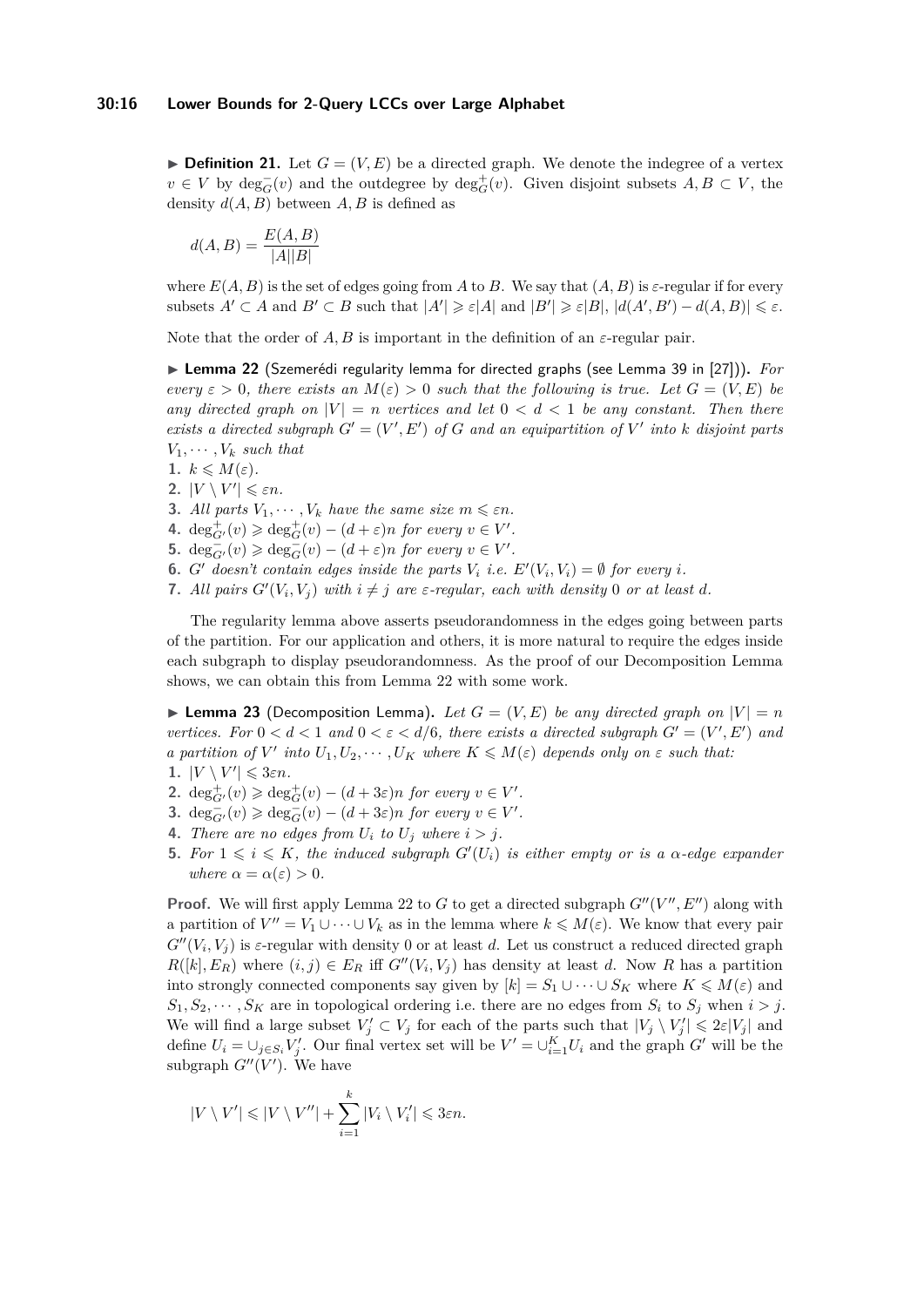For every  $v \in V'$ ,

$$
\deg_{G'}^-(v) \geqslant \deg_{G''}^-(v) - \sum_{i=1}^k |V_i \setminus V_i'| \geqslant \deg_G^-(v) - (d + \varepsilon)n - 2\varepsilon n = \deg_G^-(v) - (d + 3\varepsilon)n.
$$

Similarly  $\deg_{G'}^+(v) \geq \deg_G^+(v) - (d+3\varepsilon)n$ . Because the components  $S_1, \dots, S_k$  are in topological ordering with respect to the reduced graph *R*, we cannot have any edges between  $U_i$  and  $U_j$  where  $i > j$ .

Now we describe how to find these subsets  $V'_j$  where  $j \in S_i$  for each of the  $S_i$ 's and also show the required expansion property. If  $S_i$  is a singleton set i.e.  $S_i = \{j\}$  for some *j*, then we just define  $V'_j = V_j$ . In this case, we will have  $U_i = V_j$  and the subgraph  $G'(U_i)$  will be empty. If  $|S_i| > 1$ , the subgraph  $R(S_i)$  is strongly connected with at least two vertices. So every vertex  $j \in S_i$  has at least one outgoing neighbor and one incoming neighbor in  $R(S_i)$ ; choose one outgoing neighbor and call it  $N^+(j)$  and choose one incoming neighbor and call it *N*<sup>−</sup>(*j*). Let *V*<sup>*j*</sup> ⊂ *V<sub>j</sub>* be the subset of vertices with at least  $(d - \varepsilon)|V_{N^+(j)}|$  outgoing neighbors in  $V_{N^+(j)}$  and at least  $(d - \varepsilon)|V_{N^-(j)}|$  incoming neighbors in  $V_{N^-(j)}$ . We will now show that  $|V_j \setminus V'_j| \leq 2\varepsilon|V_j|$ . Let  $B_j^+ \subset V_j$  be the set of vertices with less than  $(d-\varepsilon)|V_{N^+(j)}|$  neighbors in  $V_{N^+(j)}$ . Define  $B_j^- \subset V_j$  similarly. We have  $V_j' = V_j \setminus (B_j^+ \cup B_j^-)$ . So it is enough to show  $|B_j^+| \leqslant \varepsilon |V_j|$  and  $|\tilde{B}_j^-| \leqslant \varepsilon |V_j|$ .

Consider the *ε*-regular pair  $(V_j, V_{N^+(j)})$  which has density at least *d*. The density between  $B_j^+$  and  $V_{N(j)}$  can be bounded as

$$
\frac{|E''(B_j^+,V_{N^+(j)})|}{|B_j^+||V_{N^+(j)}|} < d-\varepsilon \leq d(V_j,V_{N^+(j)}) - \varepsilon.
$$

By *ε*-regularity of  $G''(V_j, V_{N^+(j)})$ , we must have  $|B_j^+| \leq \varepsilon |V_j|$  as required. Similarly we have  $|B_j^-| \leqslant \varepsilon |V_j|.$ 

Now we need to show that  $G'(U_i)$  is an  $\alpha$ -edge expander. Let  $A \subset U_i$ . For  $j \in S_i$ , define  $A_j = A \cap V'_j$  and  $\overline{A}_j = V'_j \setminus A$  and let  $\overline{A} = U_i \setminus A$ . We want to show that  $E'(A, \overline{A}) \geq \alpha |A||\overline{A}|$ for some constant  $\alpha(\varepsilon) > 0$ . We have three cases:

**Case 1:**  $\exists j, \ell \in S_i$  such that  $|A_j| \geq 2\varepsilon|V'_j|$  and  $|\bar{A}_{\ell}| \geq 2\varepsilon|V'_{\ell}|$ .

Label vertices of  $R(S_i)$  with  $\mathcal A$  if  $|A_j| \geqslant 2\varepsilon|V'_j|$  and also with a label  $\bar{\mathcal A}$  if  $|\bar{A}_j| \geqslant 2\varepsilon|V'_j|$ .<sup>[8](#page-16-0)</sup> Every vertex should get at least one of the labels and *j* has label  $\mathcal A$  and  $\ell$  has label  $\bar{\mathcal A}$ . Since  $|S_i| > 1$ , we can assume with out loss of generality that  $j \neq \ell$ . Since the graph  $R(S_i)$  is strongly connected, there is a directed path from *j* to  $\ell$ . On this path, there must exist two adjacent vertices  $p, q \in S_i$  such that p has label A, q has label  $\overline{A}$  and there is an edge from  $p$  to  $q$  in  $R(S_i)$ . We have

 $|A_p| \geqslant 2\varepsilon |V'_p| \geqslant 2\varepsilon(1-2\varepsilon)|V_p| \geqslant \varepsilon |V_p|$ 

and similarly  $|\bar{A}_q| \geq \varepsilon |V_q|$ . By  $\varepsilon$ -regularity of  $G''(V_p, V_q)$ , we can lower the bound the number of edges between  $A$  and  $\overline{A}$  as follows:

$$
|E'(A,\bar{A})|\geqslant |E''(A_p,\bar{A}_q)|\geqslant (d-\varepsilon)|A_p||\bar{A}_q|\geqslant \varepsilon^2(d-\varepsilon)n^2/k^2\geqslant \alpha_0|A||\bar{A}|
$$

where  $\alpha_0(\varepsilon) = 5\varepsilon^3 / M(\varepsilon)^2$  is some constant depending on  $\varepsilon$ .

<span id="page-16-0"></span><sup>8</sup> Some vertices can get both labels, but every vertex will get at least one label.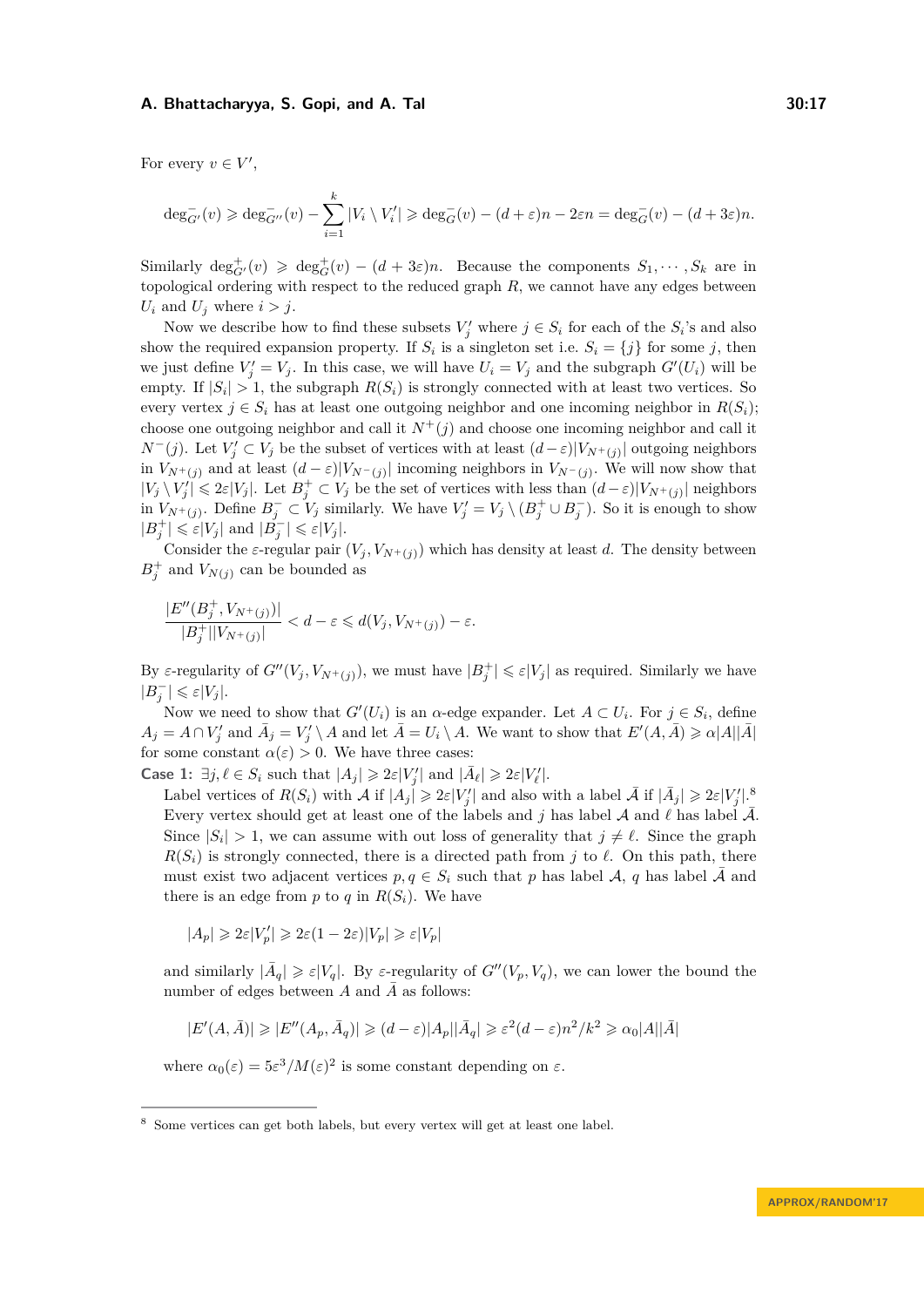#### **30:18 Lower Bounds for 2-Query LCCs over Large Alphabet**

**Case 2:** For every  $j \in S_i$ ,  $|A_j| < 2\varepsilon|V'_j|$ .

By averaging there exists some  $j \in S_i$  such that  $|A_j| \geq |A|/|S_i| \geq |A|/k$ . We know that every vertex in  $V'_j$  has at least  $(d - \varepsilon)|V_{N^+(j)}|$  out neighbors in  $V_{N^+(j)}$ , out of these at least

$$
(d-\varepsilon)|V_{N^+(j)}|-|V_{N^+(j)}\setminus V'_{N^+(j)}|-|A_{N^+(j)}|\geqslant (d-5\varepsilon)|V_{N^+(j)}|
$$

should lie in  $\bar{A}_{N^+(j)}$ . So we can bound the expansion as follows:

$$
|E'(A,\bar{A})| \geq |E''(A_j,\bar{A}_{N^+(j)})| \geq (d-5\varepsilon)|V_{N^+(j)}||A_j| \geq (d-5\varepsilon)\frac{n}{k}\frac{|A|}{k} \geq \alpha_1|A||\bar{A}|
$$

where  $\alpha_1 = \varepsilon / M(\varepsilon)^2$  is some constant depending only on  $\varepsilon$ . **Case 3:** For every  $j \in S_i$ ,  $|\bar{A}_j| < 2\varepsilon|V'_j|$ .

This is very similar to Case 2. By averaging there exists some  $j \in S_i$  such that  $|\bar{A}_j| \geq$  $|\bar{A}|/|S_i| \ge |\bar{A}|/k$ . Every vertex in  $V'_j$  has at least  $(d - \varepsilon)|V_{N^-(j)}|$  incoming neighbors in  $V_{N^-(j)}$ , out of these at least

$$
(d-\varepsilon)|V_{N^-(j)}| - |V_{N^-(j)} \setminus V'_{N^-(j)}| - |\bar A_{N^-(j)}| \geq (d-5\varepsilon)|V_{N^-(j)}|
$$

should lie in  $A_{N^-(j)}$ . So,

$$
|E'(A,\bar{A})|\geqslant |E''(A_{N^-(j)},\bar{A}_j)|\geqslant (d-5\varepsilon)|V_{N^-(j)}||\bar{A}_j|\geqslant (d-5\varepsilon)\frac{n}{k}\frac{|\bar{A}|}{k}\geqslant \alpha_1|A||\bar{A}|
$$

where  $\alpha_1 = \varepsilon / M(\varepsilon)^2$ .

Finally we can take  $\alpha = \min(\alpha_0, \alpha_1)$ , to get the required expansion property.

The decomposition lemma allows to give an alternative proof for Claim [7,](#page-8-0) with worse dependency on  $\tau$ . To account for that, we restate Claim [7](#page-8-0) and replace  $O((1/\tau^4) \cdot \log n)$  with  $O_\tau(\log n)$ .

 $\blacktriangleright$  **Claim 24.** Let *S* be a set of size  $O_\tau(\log n)$  such that  $R(S) = T_1$ . Then, *S* can be extended *by at most*  $O_\tau(\log n)$  *elements, such that*  $R(S) = V$ .

**Proof.** Let  $\{\mathcal{M}_v : v \in T_2\}$  be the matchings obtained from Lemma [3,](#page-5-2) we know that  $|\mathcal{M}_v| \geq \frac{\tau}{4}n$  for each  $v \in T_2$ . We will construct a directed graph  $G(V, E)$  where  $V = [n]$  and *E* is defined as follows. For every  $v \in T_2 \setminus R(S)$  and every edge  $\{i, j\} \in \mathcal{M}_v$ , add directed edges  $(i, v), (j, v)$  to E. Thus there is a natural pairing among the directed edges of  $G$ , we will call  $(j, v)$  the *pairing edge* of  $(i, v)$  and vice versa.  $\{i, j\}$  is called the *matching edge* corresponding to the pair  $(i, v), (j, v)$ . Since each matching  $\mathcal{M}_v$  has size  $\geq \tau n/4$ , we have  $deg_G^-(v) \geq \delta n$  where  $\delta := \tau/2$  for every  $v \in T_2 \setminus R(S) = V \setminus R(S)$ .

We now apply Lemma [23](#page-15-1) to get a subgraph  $G' = (V', E')$  as described in the lemma where we will choose  $\varepsilon = \delta/100$  and  $d = \delta/10$ . Let  $V' = U_1 \cup \cdots \cup U_K$  be the partition of  $G'$ as described in the lemma where  $K \leq M(\delta)$ . Let  $V_0 = [n] \setminus V'$  be the remaining vertices, we have  $|V_0| \leq 3\varepsilon n$ . Each vertex  $v \in V' \cap (T_2 \setminus R(S))$  has  $\deg_{G'}^-(v) \geq (\delta - d - 3\varepsilon)n$ . We also know that each sub-graph  $G'(U_i)$  is either empty or is an  $\alpha$ -edge expander for some constant  $\alpha(\varepsilon) > 0.$ 

Note that *S* already has  $O_7(\log n)$  vertices. We will now grow the set *S* of coordinates queried by  $P$  iteratively, adding one at a time. Algorithm [1](#page-18-0) gives the procedure for growing the set *S*.

We will finish the analysis in a series of claims. Let us start with a simple claim about properties of *R*(*S*).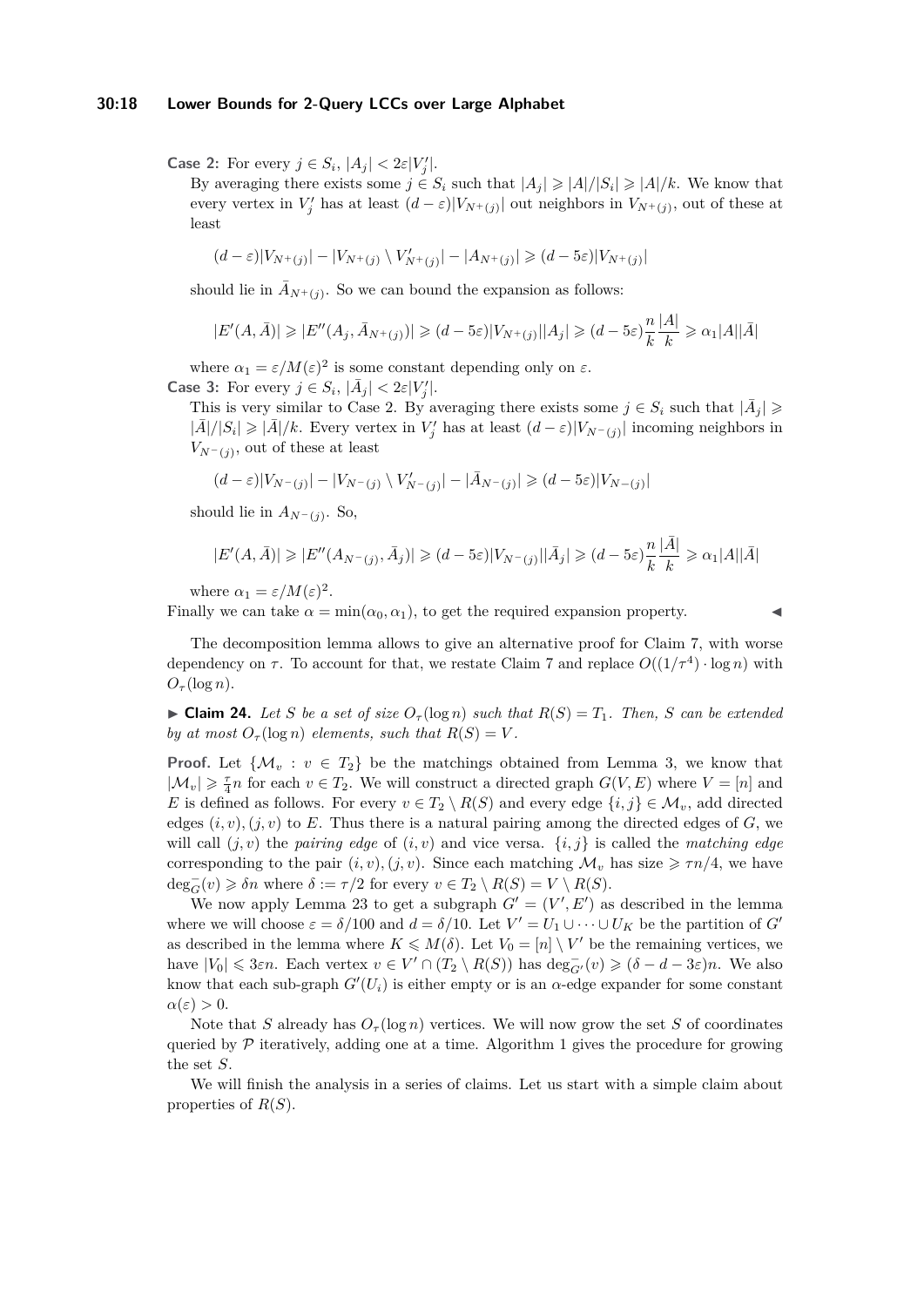<span id="page-18-0"></span>**Algorithm 1** Algorithm for growing *S* **for**  $i = 1$  **to**  $K$  **do Intialization:** Pick one vertex from *U<sup>i</sup>* and add it to *S*. **while**  $U_i \nsubseteq R(S)$  **do** Pick any  $v \in V \setminus R(S)$  such that adding it to *S* will add the maximum number of vertices in  $U_i \setminus R(S)$  to  $R(S)$ . **end while end for**

<span id="page-18-1"></span> $\blacktriangleright$  **Claim 25.**  $R(S)$  has the following properties:

- 1. *If*  $i, j \in R(S)$  *and*  $(i, j) \in M_k$  *then*  $k \in R(S)$ *.*
- **2.** For every edge  $(i, k) \in E(R(S), V \setminus R(S))$ , there is a unique  $j \in V \setminus R(S)$  such that  $(i, j) \in \mathcal{M}_k$ .

**Proof.** (1) We can recover  $c_i$ ,  $c_j$  from  $c|_S$  and then use them to recover  $c_k$  since by Lemma [3,](#page-5-2) there exists an algorithm  $\mathcal{R}_{i,j}^k$  such that for every  $c \in \mathcal{C}$ ,  $\mathcal{R}_{i,j}^k(c_i, c_j) = c_k$ .

(2) Let  $(j, k)$  be the pairing edge of  $(i, k)$  so that  $(i, j) \in \mathcal{M}_k$ . Now j cannot be in  $R(S)$ because of  $(1)$ .

Algorithm [1](#page-18-0) should terminate, since  $|U_i \cap R(S)|$  increases by at least one in every iteration of the while loop. At the end of the procedure we clearly have  $V' = U_1 \cup \cdots \cup U_K \subset R(S)$ . In fact, we can claim that at the end of the procedure  $R(S) = V$  i.e. we can recover all the coordinates of *c* from  $c|_S$ .

 $\blacktriangleright$  **Claim 26.** After Algorithm [1](#page-18-0) terminates,  $R(S) = V = [n]$ .

**Proof.** After Algorithm [1](#page-18-0) terminates, we have  $V' \subset R(S)$ . Now we are left with  $V_0 = V \setminus V'$ where we know that  $|V_0| \leq 3\varepsilon n$ . Now if  $w \in V_0 \setminus R(S)$  then  $w \in T_2 \setminus R(S)$  since  $T_1 \subset R(S)$ . Therefore  $\deg_G^{-}(w) \geq \delta n$ . So there must be  $\delta n - |V_0| \geq (\delta - 3\varepsilon)n$  incoming edges from V' to *w*. So two of these incoming edges must from a pair and so we have  $w \in R(S)$  by part (1) of Claim [25.](#page-18-1) Therefore  $V_0 \subset R(S)$  as well.

 $\triangleright$  **Claim 27.** *Algorithm [1](#page-18-0) terminates after*  $O_\delta(\log n)$  *rounds.* 

**Proof.** We just need to show that the while loop runs for  $O_\delta(\log n)$  rounds for each  $i \in [K]$ since the outer for loop runs for *K* times where  $K \leq M(\delta)$ . There are two cases: **Case 1:** The subgraph  $G'(U_i)$  is empty.

In this case, we will show that  $U_i$  must already be contained in  $R(S)$ . Suppose not, let  $w \in U_i \setminus R(S)$ , we have  $\deg_{G'}^{-}(w) \geqslant (\delta - d - 3\varepsilon)n$ . Moreover, all of these incoming edges come from  $U_1, \dots, U_{i-1}$  (note that this means  $i > 1$  for this case to happen). Therefore there must be two incoming edges from  $U_1 \cup \cdots \cup U_{i-1}$  which form a pair i.e. there exists *u, v* ∈ *U*<sub>1</sub> ∪ · · · ∪ *U*<sub>*i*</sub>−1 such that  $(u, v) \in M_w$ . So by part (1) of Claim [25,](#page-18-1)  $w \in R(S)$ . This is a contradiction.

**Case 2:** The subgraph  $G'(U_i)$  is an  $\alpha$ -edge expander.

If  $U_i \nsubseteq R(S)$ , we will show that after the end of the iteration  $t_i := |R(S) \cap U_i|$  increases by a factor of  $(1 + \varepsilon \alpha)$ . This will prove the required claim because  $t_i$  is upper bounded by *n*.

We first claim that  $|U_i \setminus R(S)| \geq \varepsilon n$ . Suppose this is not true i.e.  $|U_i \setminus R(S)| \leq \varepsilon n$ . Let  $w \in U_i \setminus R(S)$ . We know that *w* has  $\deg_{G'}^-(w) \geq (\delta - d - 3\varepsilon)n$  incoming edges in *G*<sup>'</sup>. Since no edges come from  $U_j$  for  $j > i$ , at least  $(\delta - d - 3\varepsilon)n - |U_i \setminus R(S)| \geq (\delta - d - 4\varepsilon)n$